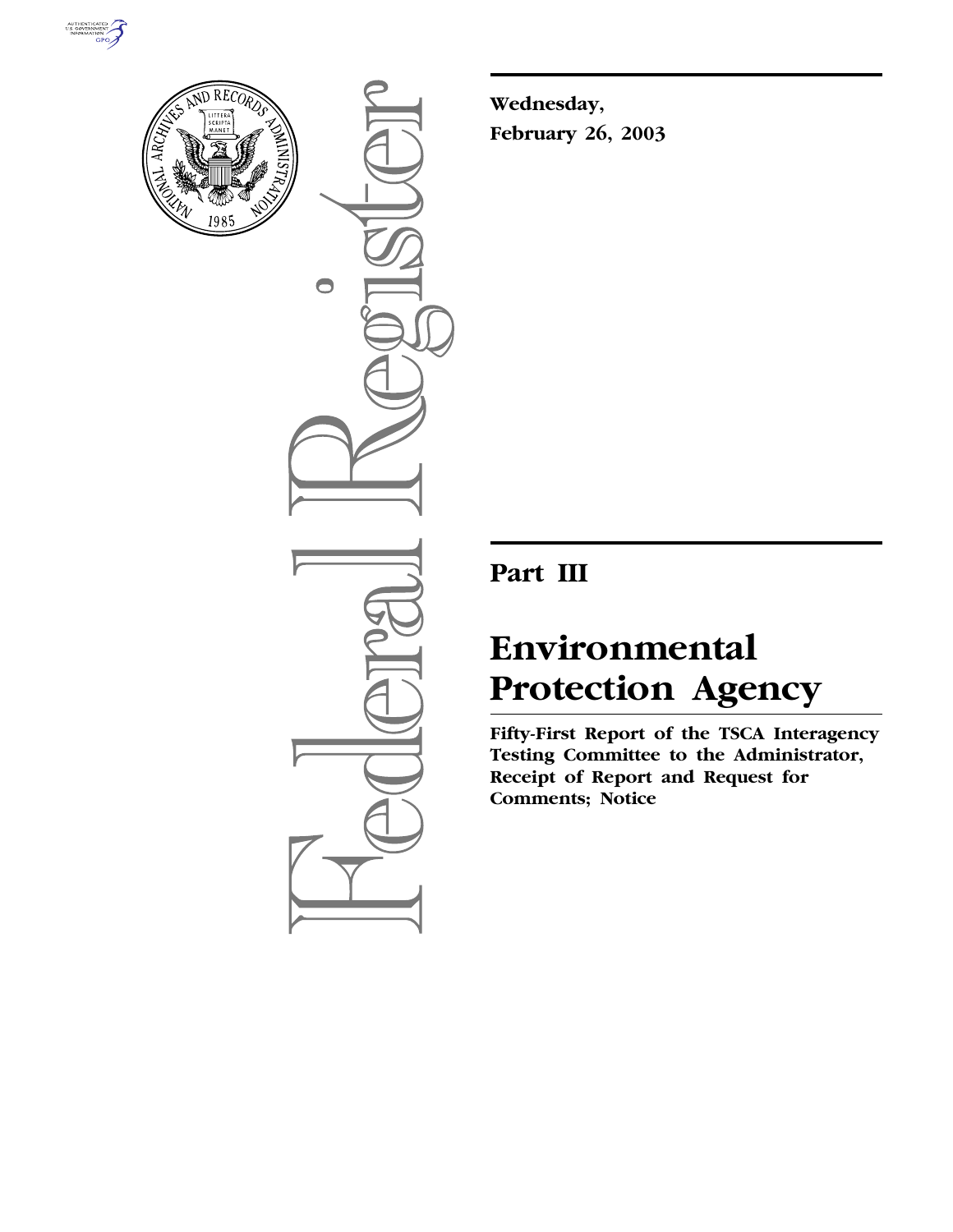#### **ENVIRONMENTAL PROTECTION AGENCY**

**[OPPT–2002–0075; FRL–7285–7]** 

#### **Fifty-First Report of the TSCA Interagency Testing Committee to the Administrator; Receipt of Report and Request for Comments**

**AGENCY:** Environmental Protection Agency (EPA). **ACTION:** Notice.

**SUMMARY:** The Toxic Substances Control Act (TSCA) Interagency Testing Committee (ITC) transmitted its 51st ITC Report to the Administrator of the United States Environmental Protection Agency on November 26, 2002. In the 51st ITC Report, which is included in this notice, the ITC is adding 43 vanadium compounds to its *Priority Testing List* and removing 39 chemicals from the *Priority Testing List*.

The ITC is asking EPA to add 43 vanadium compounds to the TSCA section 8(a) Preliminary Assessment Information Reporting (PAIR) rule and rescinding its requests to add 2 chemicals to the TSCA section 8(a) PAIR rule and 36 chemicals to the TSCA section 8(d) Health and Safety Data Reporting rule.

The ITC continues to request voluntary information submissions directly from trade organizations, producers, and importers, while working to improve the utility of the Voluntary Information Submissions Innovative Online Network (VISION) and Voluntary Information Submissions Policy (VISP).

**DATES:** Comments, identified by docket ID number OPPT–2002–0075, must be received on or before March 28, 2003.

**ADDRESSES:** Comments may be submitted electronically, by mail, or through hand delivery/courier. Follow the detailed instructions as provided in Unit I. of the **SUPPLEMENTARY INFORMATION**.

**FOR FURTHER INFORMATION CONTACT:** *For general information contact*: Barbara Cunningham, Acting Director, Environmental Assistance Division (7408M), Office of Pollution Prevention and Toxics, Environmental Protection Agency, 1200 Pennsylvania Ave., NW., Washington, DC 20460–0001; telephone number: (202) 554–1404; e-mail address: TSCA-Hotline@epa.gov.

*For technical information contact*: John D. Walker, ITC Executive Director (7401M), Environmental Protection Agency, 1200 Pennsylvania Ave., NW., Washington, DC 20460–0001; telephone number: (202) 564–7526; fax: (202) 564– 7528; e-mail address: walker.johnd@epa.gov. **SUPPLEMENTARY INFORMATION:** 

# **I. General Information**

*A. Does this Action Apply to Me?* 

This notice is directed to the public in general. It may, however, be of particular interest to you if you manufacture (defined by statute to include import) and/or process TSCAcovered chemicals and you may be identified under the North American Industrial Classification System (NAICS) codes 325 (Chemical Manufacturing) and 32411(Petroleum Refineries). Because this notice is directed to the general public and other entities may also be interested, the Agency has not attempted to describe all the specific entities that may be interested in this action. If you have any questions regarding the applicability of this action to a particular entity, consult the technical person listed under **FOR FURTHER INFORMATION CONTACT**.

# *B. How Can I Get Copies of this Document and Other Related Information?*

1. *Docket*. EPA has established an official public docket for this action under docket identification (ID) number OPPT–2002–0075. The official public docket consists of the documents specifically referenced in this action, any public comments received, and other information related to this action. Although a part of the official docket, the public docket does not include Confidential Business Information (CBI) or other information whose disclosure is restricted by statute. The official public docket is the collection of materials that is available for public viewing at the EPA Docket Center, Rm. B102–Reading Room, EPA West, 1301 Constitution Ave., NW., Washington, DC. The EPA Docket Center is open from 8:30 a.m. to 4:30 p.m., Monday through Friday, excluding legal holidays. The EPA Docket Center Reading Room telephone number is (202) 566–1744 and the telephone number for the OPPT Docket, which is located in EPA Docket Center, is (202) 566–0280.

2. *Electronic access*. You may access this **Federal Register** document electronically through the EPA Internet under the ''**Federal Register**'' listings at http://www.epa.gov/fedrgstr/.

An electronic version of the public docket is available through EPA's electronic public docket and comment system, EPA Dockets. You may use EPA Dockets at http://www.epa.gov/edocket/ to submit or view public comments, access the index listing of the contents

of the official public docket, and to access those documents in the public docket that are available electronically. Although not all docket materials may be available electronically, you may still access any of the publicly available docket materials through the docket facility identified in Unit I.B.1. Once in the system, select ''search,'' then key in the appropriate docket ID number.

Certain types of information will not be placed in the EPA Dockets. Information claimed as CBI and other information whose disclosure is restricted by statute, which is not included in the official public docket, will not be available for public viewing in EPA's electronic public docket. EPA's policy is that copyrighted material will not be placed in EPA's electronic public docket but will be available only in printed, paper form in the official public docket. To the extent feasible, publicly available docket materials will be made available in EPA's electronic public docket. When a document is selected from the index list in EPA Dockets, the system will identify whether the document is available for viewing in EPA's electronic public docket. Although not all docket materials may be available electronically, you may still access any of the publicly available docket materials through the docket facility identified in Unit I.B.1. EPA intends to work towards providing electronic access to all of the publicly available docket materials through EPA's electronic public docket.

For public commenters, it is important to note that EPA's policy is that public comments, whether submitted electronically or in paper, will be made available for public viewing in EPA's electronic public docket as EPA receives them and without change, unless the comment contains copyrighted material, CBI, or other information whose disclosure is restricted by statute. When EPA identifies a comment containing copyrighted material, EPA will provide a reference to that material in the version of the comment that is placed in EPA's electronic public docket. The entire printed comment, including the copyrighted material, will be available in the public docket.

Public comments submitted on computer disks that are mailed or delivered to the docket will be transferred to EPA's electronic public docket. Public comments that are mailed or delivered to the docket will be scanned and placed in EPA's electronic public docket. Where practical, physical objects will be photographed, and the photograph will be placed in EPA's electronic public docket along with a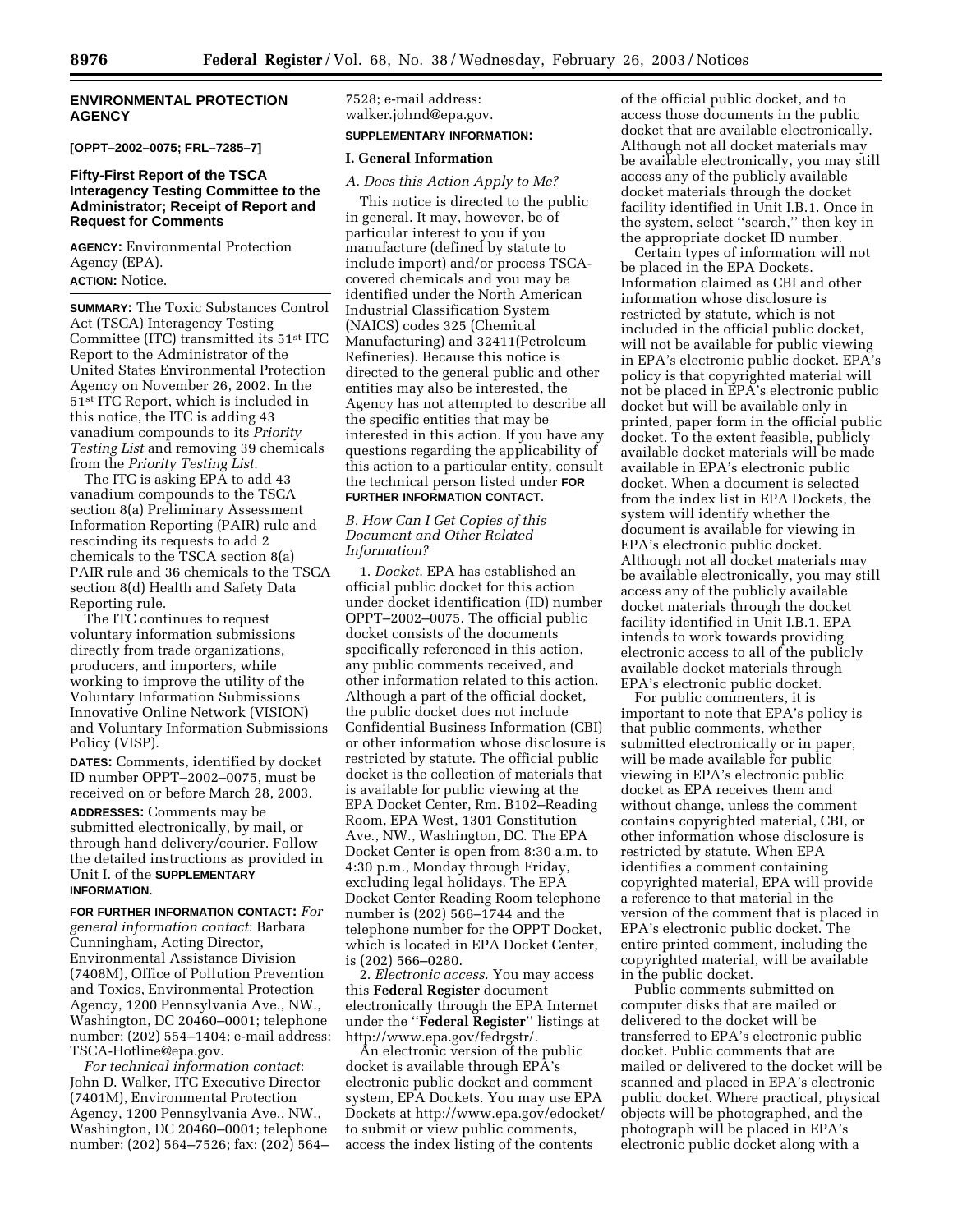brief description written by the docket staff.

#### *C. How and To Whom Do I Submit Comments?*

You may submit comments electronically, by mail, or through hand delivery/courier. To ensure proper receipt by EPA, identify the appropriate docket ID number in the subject line on the first page of your comment. Please ensure that your comments are submitted within the specified comment period. Comments received after the close of the comment period will be marked ''late.'' EPA is not required to consider these late comments. If you wish to submit CBI or information that is otherwise protected by statute, please follow the instructions in Unit I.D. Do not use EPA Dockets or e-mail to submit CBI or information protected by statute.

1. *Electronically*. If you submit an electronic comment as prescribed in this unit, EPA recommends that you include your name, mailing address, and an email address or other contact information in the body of your comment. Also include this contact information on the outside of any disk or CD ROM you submit, and in any cover letter accompanying the disk or CD ROM. This ensures that you can be identified as the submitter of the comment and allows EPA to contact you in case EPA cannot read your comment due to technical difficulties or needs further information on the substance of your comment. EPA's policy is that EPA will not edit your comment, and any identifying or contact information provided in the body of a comment will be included as part of the comment that is placed in the official public docket, and made available in EPA's electronic public docket. If EPA cannot read your comment due to technical difficulties and cannot contact you for clarification, EPA may not be able to consider your comment.

i. *EPA Dockets*. Your use of EPA's electronic public docket to submit comments to EPA electronically is EPA's preferred method for receiving comments. Go directly to EPA Dockets at http://www.epa.gov/edocket, and follow the online instructions for submitting comments. Once in the system, select ''search,'' and then key in docket ID number OPPT–2002–0075. The system is an ''anonymous access'' system, which means EPA will not know your identity, e-mail address, or other contact information unless you provide it in the body of your comment.

ii. *E-mail*. Comments may be sent by e-mail to oppt.ncic@epa.gov, Attention: Docket ID Number OPPT–2002–0075. In contrast to EPA's electronic public

docket, EPA's e-mail system is not an ''anonymous access'' system. If you send an e-mail comment directly to the docket without going through EPA's electronic public docket, EPA's e-mail system automatically captures your email address. E-mail addresses that are automatically captured by EPA's e-mail system are included as part of the comment that is placed in the official public docket, and made available in EPA's electronic public docket.

iii. *Disk or CD ROM*. You may submit comments on a disk or CD ROM that you mail to the mailing address identified in Unit I.C.2. These electronic submissions will be accepted in WordPerfect or ASCII file format. Avoid the use of special characters and any form of encryption.

2. *By mail*. Send your comments to: Document Control Office (7407M), Office of Pollution Prevention and Toxics (OPPT), Environmental Protection Agency, 1200 Pennsylvania Ave., NW., Washington, DC 20460– 0001.

3. *By hand delivery or courier*. Deliver your comments to: OPPT Document Control Office (DCO) in EPA East Building Rm. 6428, 1201 Constitution Ave., NW., Washington, DC. Attention: Docket ID Number OPPT–2002–0075. The DCO is open from 8 a.m. to 4 p.m., Monday through Friday, excluding legal holidays. The telephone number for the DCO is (202) 564–8930.

# *D. How Should I Submit CBI To the Agency?*

Do not submit information that you consider to be CBI electronically through EPA's electronic public docket or by e-mail. You may claim information that you submit to EPA as CBI by marking any part or all of that information as CBI (if you submit CBI on disk or CD ROM, mark the outside of the disk or CD ROM as CBI and then identify electronically within the disk or CD ROM the specific information that is CBI). Information so marked will not be disclosed except in accordance with procedures set forth in 40 CFR part 2.

In addition to one complete version of the comment that includes any information claimed as CBI, a copy of the comment that does not contain the information claimed as CBI must be submitted for inclusion in the public docket and EPA's electronic public docket. If you submit the copy that does not contain CBI on disk or CD ROM, mark the outside of the disk or CD ROM clearly that it does not contain CBI. Information not marked as CBI will be included in the public docket and EPA's electronic public docket without prior notice. If you have any questions about

CBI or the procedures for claiming CBI, please consult the technical person listed under **FOR FURTHER INFORMATION CONTACT**.

# *E. What Should I Consider as I Prepare My Comments for EPA?*

We invite you to provide your views on the various options we propose, new approaches we have not considered, the potential impacts of the various options (including possible unintended consequences), and any data or information that you would like the Agency to consider during the development of the final action. You may find the following suggestions helpful for preparing your comments:

1. Explain your views as clearly as possible.

2. Describe any assumptions that you used.

3. Provide copies of any technical information and/or data you used that support your views.

4. If you estimate potential burden or costs, explain how you arrived at the estimate that you provide.

5. Provide specific examples to illustrate your concerns.

6. Offer alternative ways to improve the notice or collection activity.

7. Make sure to submit your comments by the deadline in this notice.

8. To ensure proper receipt by EPA, be sure to identify the docket ID number assigned to this action in the subject line on the first page of your response. You may also provide the name, date, and **Federal Register** citation.

#### **II. Background**

The Toxic Substances Control Act (TSCA) (15 U.S.C. 260l *et seq*.) authorizes the Administrator of the EPA to promulgate regulations under section 4(a) of TSCA requiring testing of chemicals and chemical mixtures in order to develop data relevant to determining the risks that such chemicals and chemical mixtures may present to health or the environment. Section 4(e) of TSCA established the ITC to recommend chemicals and chemical mixtures to the Administrator of the EPA for priority testing consideration. Section 4(e) of TSCA directs the ITC to revise the TSCA section 4(e) *Priority Testing List* at least every 6 months.

#### *A. The 51th ITC Report*

The 51th ITC Report was transmitted to the EPA's Administrator on November 26, 2002, and is included in this notice. In the 51st ITC Report, the ITC:

1. Adds 43 vanadium compounds to its *Priority Testing List* and removes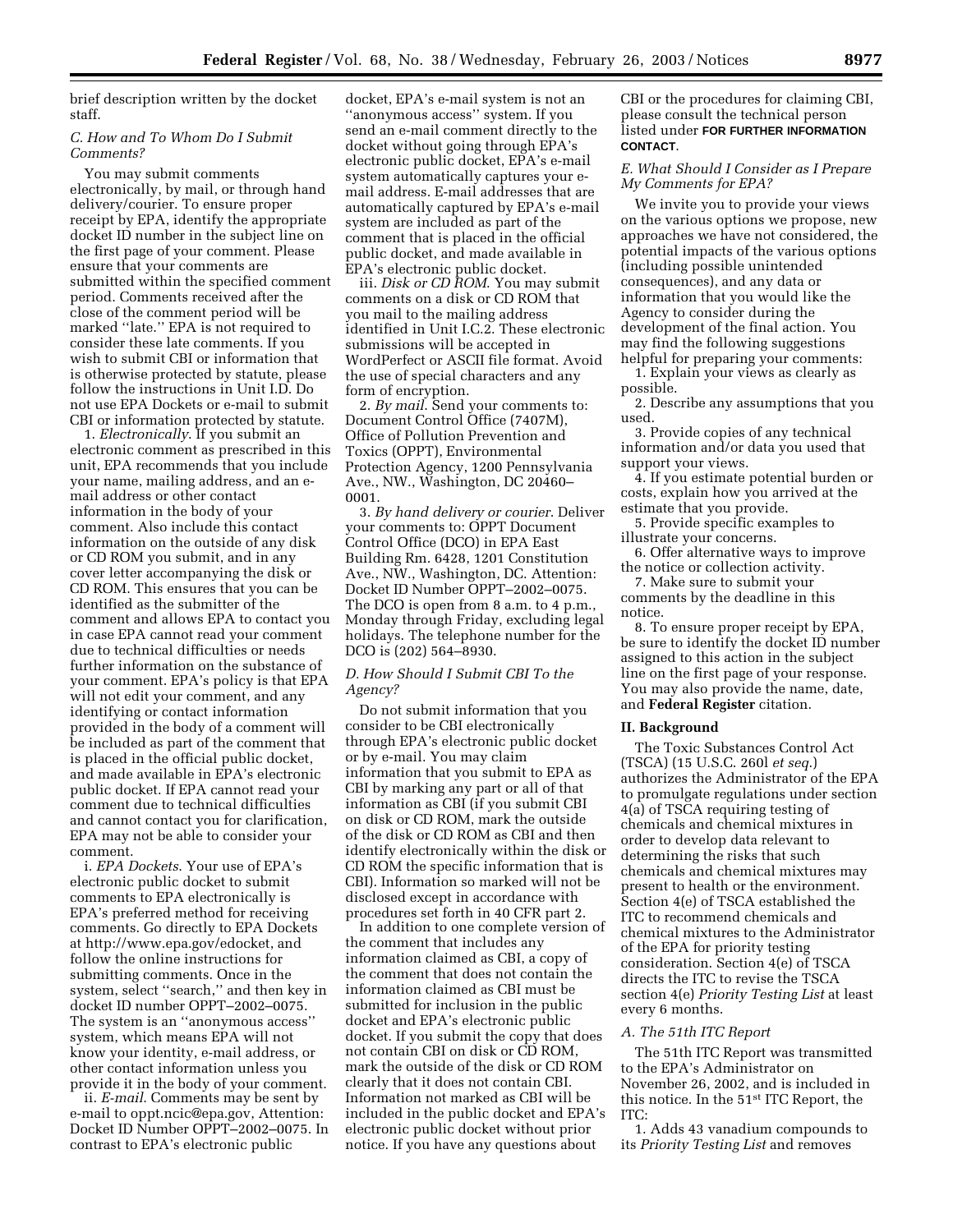thiophenol, 7 alkylphenols and alkylphenol ethoxylates, 3 Degradation Effects Bioconcentration Information Testing Strategies (DEBITS) chemicals, and 28 indium chemicals from the *Priority Testing List*.

2. Asks EPA to add 43 vanadium compounds to the TSCA section 8(a) PAIR rule and rescinds its request to add 3H-pyrazol-3-one, 5-((2-chloro-5 nitrophenyl)amino)-2,4-dihydro-2- (2,4,6-trichlorophenyl)- (CAS No. 30707–68–7) and phenol, 4,4'-[2,2,2 trifluoro-1-

(trifluoromethyl)ethylidene]bis- (CAS No. 1478–61–1) to the TSCA section 8(a) PAIR rule.

3. Rescinds its request to EPA to add 8 nonylphenol polyethoxylate degradation products and 28 indium compounds to the TSCA section 8(d) Health and Safety Data Reporting rule.

4. Continues to request voluntary information submissions directly from trade organizations, producers, and importers, while working to improve the utility of VISION and VISP.

# *B. Status of the Priority Testing List*

The current TSCA 4(e) *Priority Testing List* as of November 2002 can be found in Table 1 of the 51st ITC Report, which is included in this notice.

# **List of Subjects**

Environmental protection, Chemicals, Hazardous substances.

Dated: February 19, 2003.

**Wardner G. Penberthy,**  *Acting Director, Chemical Control Division, Office of Pollution Prevention and Toxics.*

# **Fifty-First Report of the TSCA Interagency Testing Committee to the Administrator, U.S. Environmental Protection Agency**

Table of Contents

Summary

The TSCA Section 4(e) *Priority Testing List* (November 2002)

#### I. Background

II. TSCA Section 8 Reporting

A. TSCA Section 8 Reporting Rules

- B. ITC's Use of TSCA Section 8 and Other Information
- C. Previous and New Requests to Add Chemicals to TSCA Section 8(a) PAIR Rule
- D. Rescinding Requests to Add Chemicals to TSCA Section 8(a) PAIR Rules
- E. Previous Requests to Add Chemicals to TSCA Section 8(d) HaSDR Rules
- F. Rescinding Requests to Add Chemicals to TSCA Section 8(d) HaSDR Rules
- III. ITC's Activities During this Reporting Period (May to November 2002)
- A. Voluntary Information Submissions B. DEBITS
- IV. Revisions to the TSCA Section 4(e) *Priority Testing List*
- A. Chemicals Added to the *Priority Testing List*: Vanadium Compounds
- B. Chemicals Removed From the *Priority Testing List*
- 1. Thiophenol.
- 2. Seven alkylphenols and alkylphenol ethoxylates.
- 3. DEBITS 1 chemical.
- 4. Indium compounds.

V. References

VI. TSCA Interagency Testing Committee

#### **Summary**

In this 51st Report, the ITC is adding 43 vanadium compounds to the *Priority Testing List*. The ITC is removing thiophenol, 7 alkylphenols and alkylphenol ethoxylates, 3 Degradation Effects Bioconcentration Information Testing Strategies (DEBITS) chemicals, and 28 indium chemicals from the *Priority Testing List*.

The ITC is asking the United States Environmental Protection Agency (USEPA) to add 43 vanadium compounds to the Toxic Substances Control Act (TSCA) section 8(a) Preliminary Assessment Information Reporting (PAIR) rule and rescinding its request to add 3H-pyrazol-3-one, 5-((2 chloro-5-nitrophenyl)amino)-2,4 dihydro-2- (2,4,6-trichlorophenyl)- (CAS No. 30707–68–7) and phenol, 4,4'- [2,2,2-trifluoro-1-

(trifluoromethyl)ethylidene]bis- (CAS No. 1478–61–1) to the TSCA section 8(a) PAIR rule. The ITC is rescinding its request to USEPA to add 8 nonylphenol polyethoxylate degradation products, and 28 indium compounds to the TSCA section 8(d) Health and Safety Data Reporting (HaSDR) rule.

The ITC will continue to request voluntary information submissions directly from trade organizations, producers, and importers, while working to improve the utility of the Voluntary Information Submissions Innovative Online Network (VISION) and Voluntary Information Submissions Policy (VISP).

The revised TSCA section 4(e) *Priority Testing List* follows as Table 1.

| <b>ITC Report</b> | Date          | Chemical name/Group                                                        | Action      |
|-------------------|---------------|----------------------------------------------------------------------------|-------------|
| 31                | January 1993  | 13 Chemicals with insufficient dermal absorption rate data                 | Designated  |
| 32                | May 1993      | 16 Chemicals with insufficient dermal absorption rate data                 | Designated  |
| 35                | November 1994 | 4 Chemicals with insufficient dermal absorption rate data                  | Designated  |
| 37                | November 1995 | 2 Alkylphenols                                                             | Recommended |
| 41                | November 1997 | 1 Alkylphenol                                                              | Recommended |
| 42                | May 1998      | 3-Amino-5-mercapto-1,2,4-triazole                                          | Recommended |
| 42                | May 1998      | Glycoluril                                                                 | Recommended |
| 47                | November 2000 | 9 Indium compounds                                                         | Recommended |
| 48                | May 2001      | 3-chloro-2,6-dinitro-N,N-dipropyl-4-<br>Benzenamine,<br>(trifluoromethyl)- | Recommended |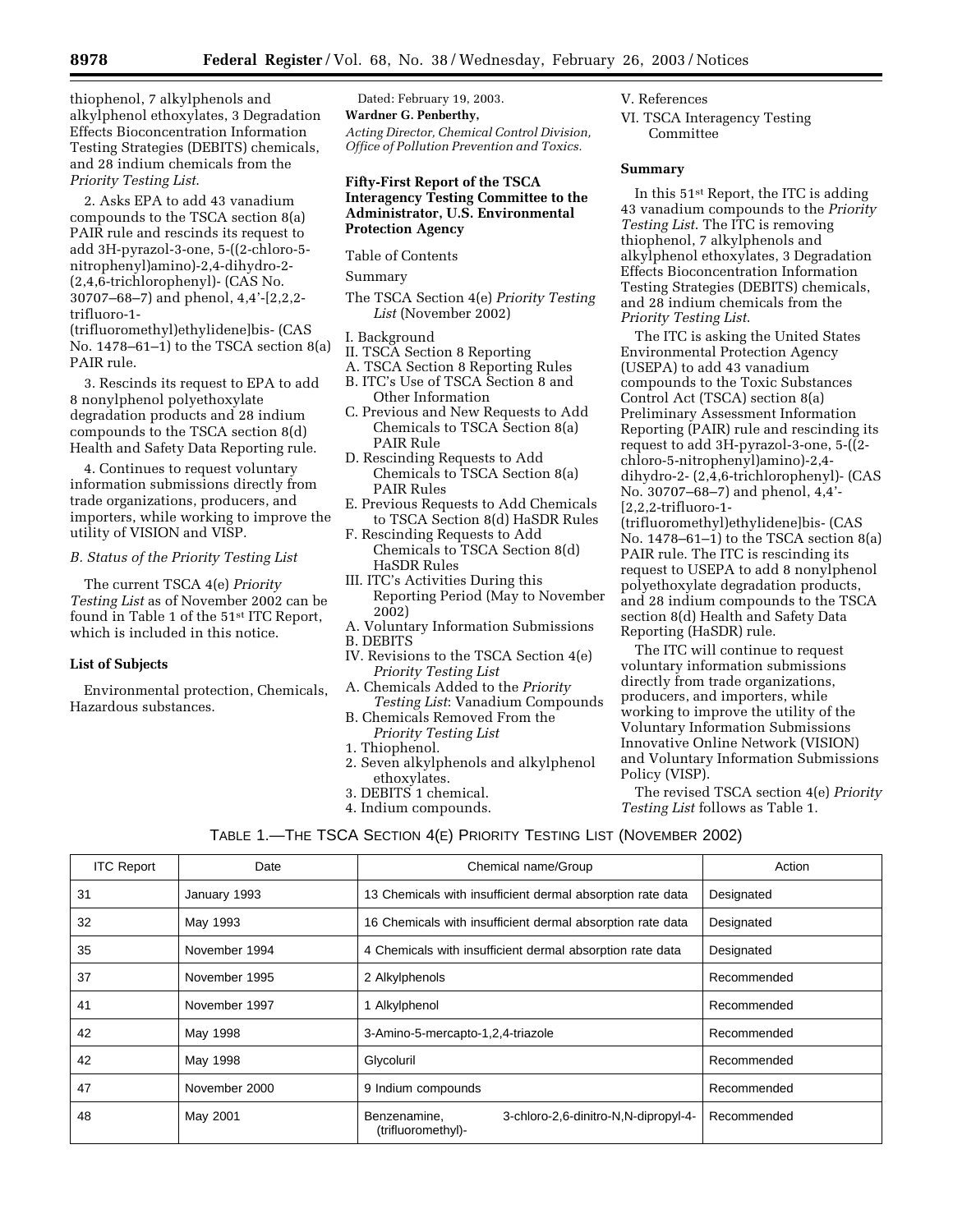TABLE 1.—THE TSCA SECTION 4(E) PRIORITY TESTING LIST (NOVEMBER 2002)—Continued

| <b>ITC Report</b> | Date          | Chemical name/Group                        | Action      |
|-------------------|---------------|--------------------------------------------|-------------|
| 49                | November 2001 | Stannane, dimethylbis[(1-oxoneodecyl)oxy]- | Recommended |
| 50                | May 2002      | Benzene, 1,3,5-tribromo-2-(2-propenyloxy)- | Recommended |
| 50                | May 2002      | 1-Triazene, 1,3-diphenyl-                  | Recommended |
| -51               | November 2002 | 43 Vanadium compounds                      | Recommended |

#### **I. Background**

The ITC was established by section 4(e) of TSCA ''to make recommendations to the Administrator respecting the chemical substances and mixtures to which the Administrator should give priority consideration for the promulgation of a rule for testing under section 4(a).... At least every six months ..., the Committee shall make such revisions to the *Priority Testing List* as it determines to be necessary and transmit them to the Administrator together with the Committee's reasons for the revisions'' (Public Law 94–469, 90 Stat. 2003 *et seq*., 15 U.S.C. 2601 *et seq*.). Since its creation in 1976, the ITC has submitted 50 semi-annual (May and November) Reports to the USEPA Administrator transmitting the *Priority Testing List* and its revisions. ITC Reports are available from the ITC's web site (http://www.epa.gov/opptintr/itc) within a few days of submission to the Administrator and from http:// www.epa.gov/fedrgstr after publication in the **Federal Register**. The ITC meets monthly and produces its revisions to the *Priority Testing List* with administrative and technical support from the ITC Staff and ITC Members and their U.S. Government organizations and contract support provided by USEPA. ITC Members and Staff are listed at the end of this report.

#### **II. TSCA Section 8 Reporting**

#### *A. TSCA Section 8 Reporting Rules*

Following receipt of the ITC's Report (and the revised *Priority Testing List*) by the USEPA Administrator, the USEPA's Office of Pollution Prevention and Toxics (OPPT) appends the chemicals added to the *Priority Testing List* to TSCA section 8(a) PAIR and TSCA section 8(d) HaSDR rules. The PAIR rule requires producers and importers of Chemical Abstract Service (CAS) numbered chemicals added to the *Priority Testing List* to submit production and exposure reports (http:/ /www.epa.gov/opptintr/chemtest/ pairform.pdf). The HaSDR rule requires producers, importers, and processors of all chemicals (including those with no

CAS numbers) added to the *Priority Testing List* to submit unpublished health and safety studies under TSCA section 8(d) that must be in compliance with the revised HaSDR rule (Ref. 1). All submissions must be received by USEPA within 90 days of the reporting rules **Federal Register** publication date. The reporting rules are automatically promulgated by OPPT unless otherwise requested by the ITC.

# *B. ITC's Use of TSCA Section 8 and Other Information*

The ITC reviews the TSCA section 8(a) PAIR rule reports, TSCA section 8(d) HaSDR rule studies, and other information that becomes available after the ITC adds chemicals to the *Priority Testing List*. Other information includes TSCA section 4(a) and 4(d) studies, TSCA section 8(c) submissions, TSCA section 8(e) "substantial risk" notices, ''For Your Information'' (FYI) submissions, unpublished data submitted to and from U.S. Government organizations represented on the ITC, published papers, as well as use, exposure, effects, and persistence data that are voluntarily submitted to the ITC by manufacturers, importers, processors, and users of chemicals recommended by the ITC. The ITC reviews this information and determines if data needs should be revised, if chemicals should be removed from the *Priority Testing List* or if recommendations should be changed to designations. To avoid duplicate reporting, the ITC carefully coordinates its information solicitations and reporting requirements with other national and international testing programs, e.g., the National Toxicology Program (NTP) (http://ntpserver.niehs.nih.gov/), the Organization for Economic Cooperation and Development (OECD) Screening Information Data Set (SIDS) Program (http://www.oecd.org), and the USEPA's High Production Volume (HPV) Challenge Program (http:// www.epa.gov/opptintr/chemrtk/ volchall.htm).

*C. Previous and New Requests to Add Chemicals to TSCA Section 8(a) PAIR Rules* 

The ITC has requested in previous reports that USEPA add the following chemicals to the TSCA section 8(a) PAIR rules: Benzenamine, 3-chloro-2,6 dinitro-N,N-dipropyl-4- (trifluoromethyl)- (CAS No. 29091–20– 1) (48th Report, Ref. 2); stannane, dimethylbis[(1-oxoneodecyl)oxy]- (CAS No. 68928–76–7) (49th Report, Ref. 3); and benzene, 1,3,5-tribromo-2-(2 propenyloxy)- (CAS No. 3278–89–5) and 1-triazene, 1,3-diphenyl- (CAS No.136– 35–6) (50th Report, Ref. 4).

The ITC requests that USEPA add the 43 vanadium compounds described in this 51st Report to the TSCA section 8(a) PAIR rule.

# *D. Rescinding Requests to Add Chemicals to TSCA Section 8(a) PAIR Rules*

The ITC is rescinding its 48th Report (Ref. 2) request to add 3H-pyrazol-3-one, 5-[(2-chloro-5-nitrophenyl)amino]-2,4 dihydro-2- (2,4,6-trichlorophenyl)- (CAS No. 30707–68–7) to the TSCA section 8(a) PAIR rule because of decreasing production volume trends from 1990 to the present. The ITC is also rescinding its 48th Report (Ref. 2) request to add phenol, 4,4'-[2,2,2-trifluoro-1- (trifluoromethyl)ethylidene]bis- (CAS No. 1478–61–1) to the TSCA section 8(a) PAIR rule because the ITC has learned that the predicted bioconcentration factor (BCF) of 500 is below the BCF threshold currently considered for action by USEPA under its Persistent, Bioaccumulative and Toxic (PBT) Chemical Program (http://www.epa.gov/ opptintr/pbt).

#### *E. Previous Requests to Add Chemicals to TSCA Section 8(d) HaSDR Rules*

The ITC has requested in previous reports to the USEPA Adminstrator that the following chemicals be added to TSCA section 8(d) HaSDR rules: 3H-1,2,4-triazole-3-thione, 5-amino-1,2 dihydro- (3-amino-5-mercapto-1,2,4 triazole) (CAS No. 16691–43–3) and imidazo[4,5-d]imidazole-2,5(1H,3H) dione, tetrahydro- (glycoluril) (CAS No.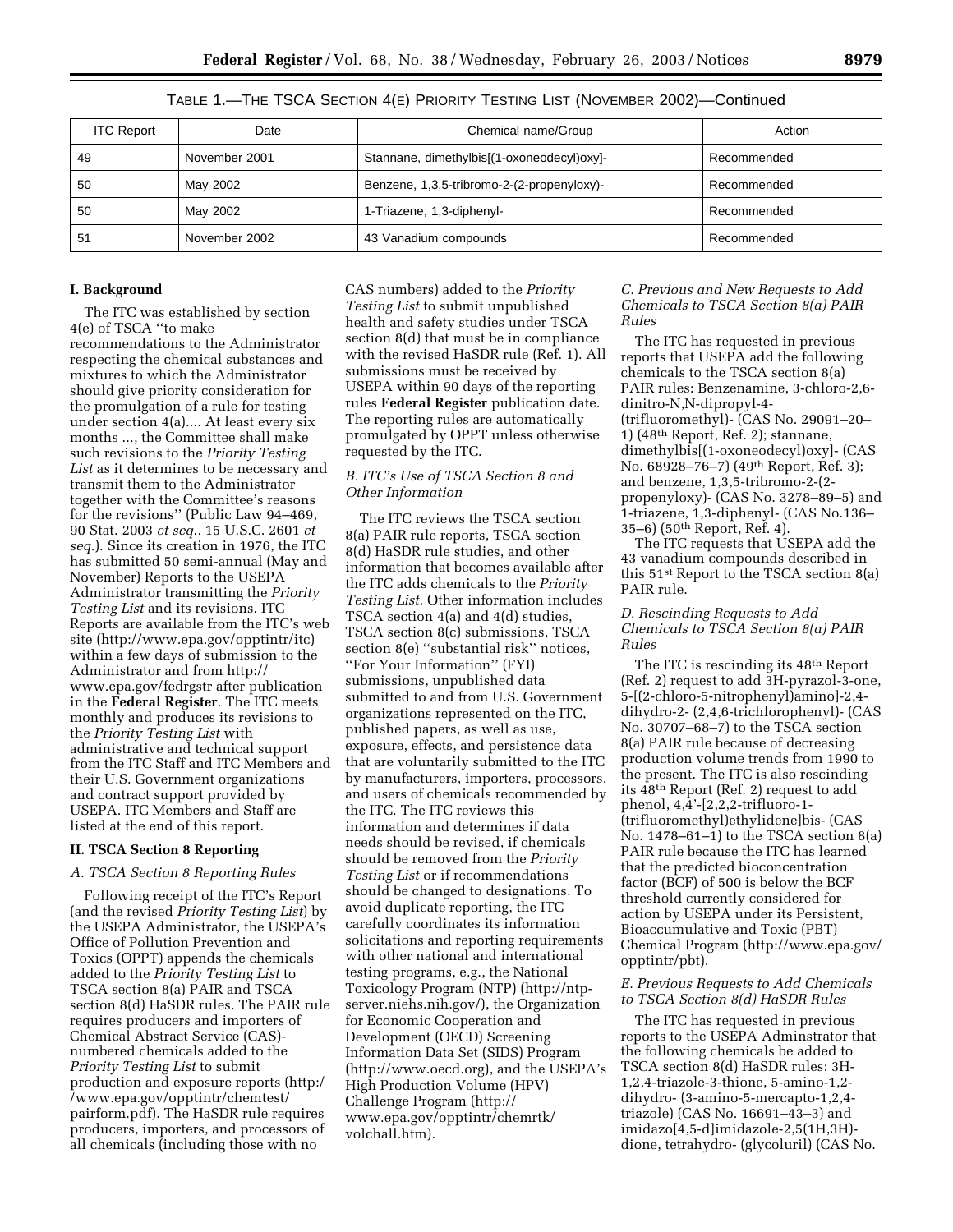496–46–8) (42<sup>nd</sup> Report, Ref. 5); 9 indium compounds (47th Report, Ref. 6); benzenamine, 3-chloro-2,6-dinitro-N,Ndipropyl-4- (trifluoromethyl)- (CAS No. 29091–20–1) (48th Report, Ref. 2); stannane, dimethylbis[(1 oxoneodecyl)oxy]- (CAS No. 68928–76– 7) (49th Report, Ref. 3); and benzene, 1,3,5-tribromo-2-(2-propenyloxy)- (CAS No. 3278–89–5) and 1-triazene, 1,3 diphenyl- (CAS No.136–35–6) (50th Report, Ref. 4). At this time, the ITC is requesting that USEPA not add vanadium compounds to the TSCA section 8(d) HaSDR rule to allow producers and importers of vanadium compounds an opportunity to voluntarily provide the information requested in section IV.A.3. of this report.

For 3H-1,2,4-triazole-3-thione, 5 amino-1,2-dihydro- (3-amino-5 mercapto-1,2,4-triazole) and imidazo[4,5-d]imidazole-2,5-(1H,3H) dione, tetrahydro- (glycoluril), the ITC requests that the TSCA section 8(d) HaSDR rule require the submission of pharmacokinetics, subchronic toxicity, immunotoxicity, genotoxicity, carcinogenicity, reproductive effects and developmental toxicity, and ecological effects studies. Only studies for which 3-amino-5-mercapto-1,2,4 triazole or glycoluril is  $\geq 90\%$  of the test substance by weight should be submitted.

For the 9 indium compounds remaining on the *Priority Testing List*, the ITC requests that the TSCA section 8(d) HaSDR rule require the submission of pharmacokinetics, genotoxicity, subchronic and chronic toxicity, and

reproductive effects and developmental toxicity studies. Only studies where indium compounds are ≥ 90% of the test substance by weight should be submitted.

For benzenamine, 3-chloro-2,6 dinitro-N,N-dipropyl-4- (trifluoromethyl)-, the ITC requests that the TSCA section 8(d) HaSDR rule require the submission of biodegradation, bioconcentration, pharmacokinetics, subchronic toxicity, mutagenicity, reproductive effects and developmental toxicity, carcinogenicity, and ecological effects studies. Only studies where benzenamine, 3-chloro-2,6-dinitro-N,N-dipropyl-4- (trifluoromethyl)- is  $\geq 90\%$  of the test substance by weight should be submitted.

For stannane, dimethylbis[(1 oxoneodecyl)oxy]-, the ITC requests that the TSCA section 8(d) HaSDR rule require the submission of hydrolysis, biodegradation, bioconcentration, pharmacokinetics, subchronic toxicity, mutagenicity, neurotoxicity, reproductive effects and developmental toxicity, carcinogenicity, and ecological effects studies. Only studies where stannane, dimethylbis[(1 oxoneodecyl)oxy]- is ≥ 90% of the test substance by weight should be submitted.

For benzene, 1,3,5-tribromo-2-(2 propenyloxy)-, the ITC requests that the TSCA section 8(d) HaSDR rule require the submission of biodegradation, bioconcentration, pharmacokinetics, subchronic toxicity, neurotoxicity, reproductive effects and developmental toxicity, carcinogenicity, and ecological effects studies. Only studies where benzene, 1,3,5-tribromo-2-(2 propenyloxy)- is  $\geq 90\%$  of the test substance by weight should be submitted.

For 1-triazene, 1,3-diphenyl-, the ITC requests that the TSCA section 8(d) HaSDR rule require the submission of pharmacokinetics, genotoxicity, subchronic and chronic toxicity, reproductive effects and developmental toxicity studies. Only studies where 1 triazene, 1,3-diphenyl- is  $\geq 90\%$  of the test substance by weight should be submitted.

#### *F. Rescinding Requests to Add Chemicals to TSCA Section 8(d) HaSDR Rules*

The ITC is rescinding its request to USEPA to add 8 nonylphenol polyethoxylate degradation products and 28 indium compounds to the TSCA section 8(d) HaSDR rule. The request to add 8 nonylphenol polyethoxylate degradation products to the TSCA section 8(d) HaSDR rule is being rescinded because the ITC learned that they are not commercially produced (Table 2 of this unit). Data on the 8 nonylphenol polyethoxylate degradation products were summarized in the 46th Report (Ref. 7). The ITC is rescinding its request to add 28 indium compounds to the TSCA section 8(d) HaSDR rule because no PAIR reports were submitted for these chemicals in response to the July 26, 2001, PAIR rule (1,000 pound reporting threshold) (Ref. 8). Data on the indium compounds were summarized in the 47<sup>th</sup> Report (Ref. 6).

TABLE 2.—NONYLPHENOL POLYETHOXYLATE (NPE) DEGRADATION PRODUCTS BEING REMOVED FROM THE PRIORITY TESTING LIST

| CAS No.          | Nonylphenol polyethoxylate degradation product |
|------------------|------------------------------------------------|
| $104 - 35 - 8$   | 4-nonylphenol ethoxylate (NP1EO)               |
| $20427 - 84 - 3$ | 4-nonylphenol diethoxylate (NP2EO)             |
| 51437-95-7       | 4-nonylphenol triethoxylate (NP3EO)            |
| $7311 - 27 - 5$  | 4-nonylphenol tetraethoxylate (NP4EO)          |
| $3115 - 49 - 9$  | 4-nonylphenoxy acetic acid (NP1EC)             |
| 106807-78-7      | 4-nonylphenoxy ethoxy acetic acid (NP2EC)      |
| 108149-59-3      | 4-nonylphenoxy diethoxy acetic acid (NP3EC)    |
| 184007-22-5      | 4-nonylphenoxy triethoxy acetic acid (NP4EC)   |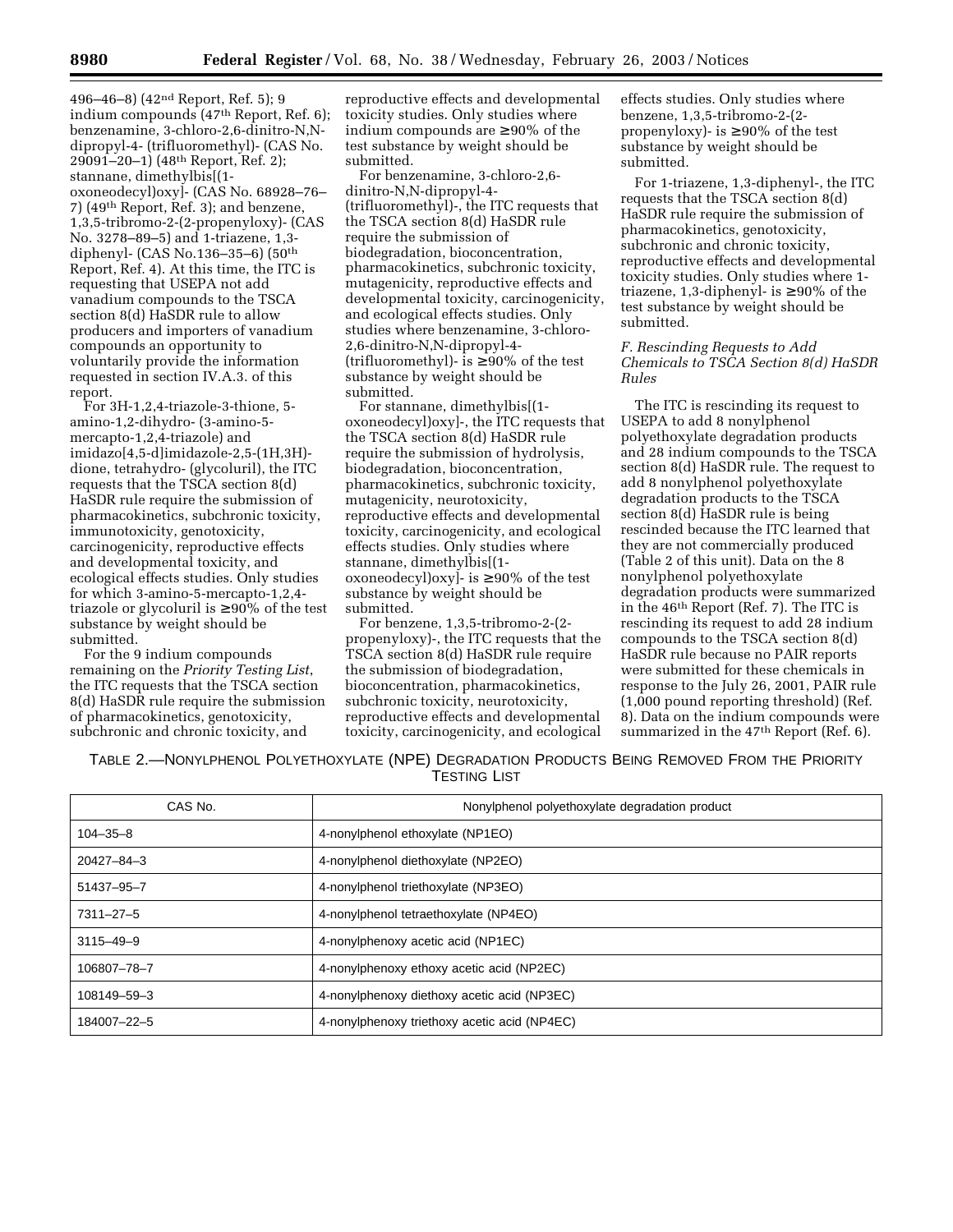# **III. ITC's Activities During this Reporting Period (May to November 2002)**

#### *A. Voluntary Information Submissions*

To promote more efficient use of information submission resources, the ITC developed the VISP and the VISION. The VISP is described in the ITC's 41st Report (Ref. 9), while the VISION is described in the ITC's 42nd Report (Ref. 5). The ITC developed the VISP and VISION as tools to provide a more cost-effective method for chemical producers, importers, processors, and users of ITC-recommended chemicals to provide voluntary information. Except for a few industries, the ITC received voluntary information submissions through the VISION on < 15% of the chemicals for which voluntary information was solicited. The ITC has not yet determined the reasons for the apparent low utilization of the VISION. In its 50th Report (Ref. 4), the ITC requested comments on procedures that could be implemented to make the VISION or other procedures for submitting voluntary information more effective.

The American Chemistry Council (ACC) provided an explanation of the chemical industry's limited participation in the VISION (Ref. 10). The ACC expressed concerns about the need to protect Confidential Business Information (CBI), the problems associated with soliciting voluntary submissions on non-HPV chemicals, the potential non-existence of specific data being requested by the ITC, and the resources required to submit studies in portable document format (PDF).

To supplement the efforts to obtain studies in PDF through the VISION, the ITC Staff has been contacting the producers and importers of ITCrecommended chemicals to obtain voluntary information submissions. These efforts were highly successful for the chemicals identified through DEBITS. The ITC Staff will continue to

contact the producers and importers of ITC-recommended chemicals to obtain voluntary information submissions as it continues its efforts to improve the utility of the VISP and VISION.

During this reporting period, the ITC acknowledges the voluntary information submissions from the following organizations: 3M Corporation; Albemarle Corporation; Amfine Chemical Corporation; Alkylphenol & Ethoxylates Research Council; Akzo Nobel Chemicals, Inc.; BASF Corporation; Bayer Corporation; Biddle Sawyer Corporation; Canon USA, Inc.; Ciba Specialty Chemicals Corporation; Cognis Corporation; Crompton Corporation; E.I. duPont de Nemours and Company; Eastman Chemical Company; ExxonMobil Corporation; Great Lakes Chemical Company; Hercules, Inc.; Lonza, Inc.; Lubrizol Corporation; Magruder Color Company; Noveon, Inc.; Schenectady International, Inc.; Society of Plastics Industry; and Strucktol Company.

Following the transmittal of this 51st Report to the USEPA Administrator, the ITC Staff will contact the producers and importers of the 9 indium compounds remaining on the *Priority Testing List* to obtain the following information to adequately access the extent and degree of exposure and potential hazard associated with indium compounds:

1. Recent non-CBI estimates of annual production or importation volume trends.

2. Use information, including percentages of production or importation that are associated with different uses.

3. Estimates of the number of workers and concentrations of indium compounds to which workers may be exposed during manufacture or processing including smelting processes, leaching processes, recovery of scrap material, deposition of film coatings, soldering, and production of electrical components including, but not limited to semiconductors.

#### *B. DEBITS*

In its 45th through 50th Reports (Refs. 2–4, 6, 7, and 11), the ITC described its strategies to screen and evaluate chemicals with persistence and bioconcentration potential. These activities are referred to as DEBITS. DEBITS provides a means to prioritize chemicals for information reporting and testing based on degradation and bioconcentration potential and availability of effects data. For DEBITS 1, the ITC used criteria to screen 12,685 chemicals and ultimately review 458, the disposition of which was described in the 45th through 50th Reports (Refs. 2–4, 6, 7, and 11). As a result of implementing DEBITS 1, the *Priority Testing List* contains three chemicals with persistence and bioconcentration potential that the USEPA may consider for its PBT Program: Benzenamine, 3 chloro-2,6-dinitro-N,N-dipropyl-4- (trifluoromethyl)-; stannane, dimethylbis[(1-oxoneodecyl)oxy]-; and benzene, 1,3,5-tribromo-2-(2 propenyloxy)-.

DEBITS 2 started with 8,511 chemicals with production volumes > 10,000 lbs reported to USEPA in response to the 1998 Inventory Update Rule (IUR). From these 8,511 chemicals, 30 non-HPV chemicals were identified that had 1998 production volumes > 50,000 lbs, predicted biodegradation half-lives > 2 months and predicted bioconcentration factors > 1,000. The ITC contacted manufacturers and importers of these 30 DEBITS 2 chemicals to solicit voluntary information on production and uses, and unpublished toxicity data. The ITC received production and use information for 22 DEBITS 2 chemicals and unpublished toxicity studies for 13 DEBITS 2 chemicals. After reviewing this and other available information the ITC deferred the 30 DEBITS 2 chemicals for information reporting rules. A brief rationale for deferring each DEBITS 2 chemical is given in Table 3 of this unit.

# TABLE 3.—RATIONALES FOR DEFERRING 30 DEBITS 2 CHEMICALS

| CAS No.        | Chemical name                                                                   | Rationale                                 |
|----------------|---------------------------------------------------------------------------------|-------------------------------------------|
| $118 - 74 - 1$ | Benzene, hexachloro-                                                            | Not domestically produced or imported     |
| $128 - 69 - 8$ | Perylo[3,4-cd:9,10-c'd']dipyran-1,3,8,10-tetrone                                | Potential low bioavailability             |
| $133 - 14 - 2$ | Peroxide, bis(2,4-dichlorobenzoyl)                                              | Low exposure potential from use           |
| $423 - 50 - 7$ | fluoride, 1,1,2,2,3,3,4,4,5,5,6,6,6-<br>1-Hexanesulfonyl<br>tridecafluoro-      | Perfluorinated chemical referred to USEPA |
| $509 - 34 - 2$ | Spirolisobenzofuran-1(3H), 9'-[9H]xanthen]-3-one, 3', 6'-<br>bis(diethylamino)- | Not domestically produced or imported     |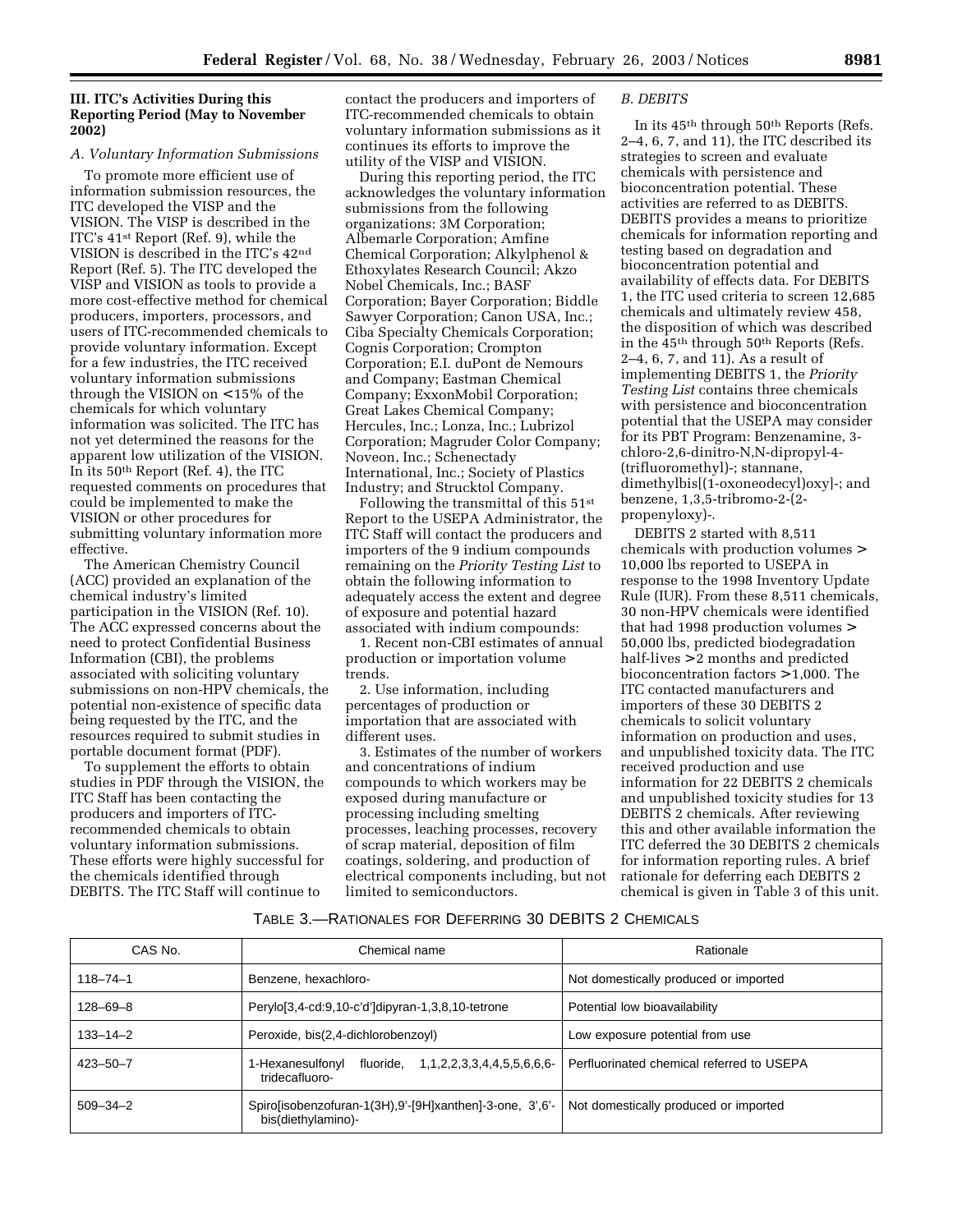$\equiv$ 

| TABLE 3.—RATIONALES FOR DEFERRING 30 DEBITS 2 CHEMICALS—Continued |
|-------------------------------------------------------------------|
|-------------------------------------------------------------------|

| CAS No.          | Chemical name                                                                                                                         | Rationale                                                                                                                                                            |
|------------------|---------------------------------------------------------------------------------------------------------------------------------------|----------------------------------------------------------------------------------------------------------------------------------------------------------------------|
| 678-39-7         | 1-Decanol,<br>3, 3, 4, 4, 5, 5, 6, 6, 7, 7, 8, 8, 9, 9, 10, 10, 10-<br>heptadecafluoro-                                               | Perfluorinated chemical referred to USEPA                                                                                                                            |
| 3006-86-8        | Peroxide, cyclohexylidenebis[(1,1-dimethylethyl)                                                                                      | Low exposure potential from use                                                                                                                                      |
| 3864-99-1        | 2-(5-chloro-2H-benzotriazol-2-yl)-4,6-bis(1,1-<br>Phenol.<br>dimethylethyl)-                                                          | Adequate toxicity studies available                                                                                                                                  |
| $4051 - 63 - 2$  | [1,1'-Bianthracene]-9,9',10,10'-tetrone, 4,4'-diamino-                                                                                | Potential low bioavailability                                                                                                                                        |
| 4162-45-2        | Ethanol, 2,2'-[(1-methylethylidene)bis[(2,6-dibromo-4,1-<br>phenylene) oxyllbis-                                                      | Not domestically produced or imported                                                                                                                                |
| $13417 - 01 - 1$ | 1-Octanesulfonamide,<br>N-[3-(dimethylamino)propyl]-<br>1,1,2,2,3,3,4,4,5,5,6,6,7,7,8,8,8-heptadecafluoro-                            | Perfluorinated chemical referred to USEPA                                                                                                                            |
| 15667-10-4       | Peroxide, cyclohexylidenebis[(1,1-dimethylpropyl)                                                                                     | Low exposure potential from use                                                                                                                                      |
| 16090-14-5       | Ethanesulfonyl<br>$2-[1-$<br>fluoride,<br>[difluoro[(trifluoroethenyl)oxy]methyl]-1,2,2,2-<br>tetrafluoroethoxy]-1,1,2,2-tetrafluoro- | Perfluorinated chemical referred to USEPA                                                                                                                            |
| 25637-99-4       | Cyclododecane, hexabromo- (HBCD)                                                                                                      | Included in OECD Risk Assessment of brominated<br>flame retardants and specific isomer of HBCD pre-<br>viously designated in ITC's 25 <sup>th</sup> Report (Ref. 12) |
| 29512-49-0       | 6'-<br>Spiro[isobenzofuran-1(3H),9'-[9H]xanthen]-3-one,<br>(diethylamino)-3'-methyl-2'-(phenylamino)-                                 | Not domestically produced or imported                                                                                                                                |
| 31148-95-5       | 1-Phenanthrenecarbonitrile,<br>1,2,3,4,4a,9,10,10a-<br>octahydro-1,4a-dimethyl-7-(1-methylethyl)-,<br>$(1R, 4aS, 10aR)$ -             | Low exposure potential from use                                                                                                                                      |
| 40567-16-6       | Butanoyl<br>chloride,<br>$2-[2,4-bis(1,1-$<br>dimethylpropyl)phenoxy]-                                                                | Low exposure potential from use                                                                                                                                      |
| 41556-26-7       | Decanedioic<br>bis $(1,2,2,6,6$ -pentamethyl-4-<br>acid,<br>piperidinyl) ester                                                        | Low measured BCF                                                                                                                                                     |
| 50598-28-2       | 1-Hexanesulfonamide,<br>N-[3-(dimethylamino)propyl]-<br>1,1,2,2,3,3,4,4,5,5,6,6,6-tridecafluoro-                                      | Perfluorinated chemical referred to USEPA                                                                                                                            |
| 51461-11-1       | N-(3-amino-4-chlorophenyl)-4-[2,4-<br>Butanamide,<br>bis(1,1-dimethylpropyl)phenoxy]-                                                 | Not domestically produced or imported                                                                                                                                |
| 51772-35-1       | $N-[ (1,1,3,3-$<br>1-Naphthalenamine,<br>tetramethylbutyl)phenyl]-                                                                    | Low exposure potential from use                                                                                                                                      |
| 58798-47-3       | 3H-Indolium,<br>$2-[[(4-$<br>methoxyphenyl)methylhydrazono]methyl]-1,3,3-<br>trimethyl-, acetate                                      | Not domestically produced or imported                                                                                                                                |
| 64022-61-3       | 1,2,3,4-Butanetetracarboxylic<br>tetrakis $(2,2,6,6$ -<br>acid,<br>tetramethyl-4-piperidinyl) ester                                   | Low exposure potential from use                                                                                                                                      |
| 67584-57-0       | 2-Propenoic<br>acid,<br>2-<br>[methyl[(tridecafluorohexyl)sulfonyl]amino]ethyl ester                                                  | Perfluorinated chemical referred to USEPA                                                                                                                            |
| 68259-36-9       | N-phenyl-ar-(1,1,3,3-<br>1-Naphthalenamine,<br>tetramethylbutyl)-                                                                     | Low measured BCF                                                                                                                                                     |
| 68555-73-7       | 1-Heptanesulfonamide,<br>N-ethyl-<br>1,1,2,2,3,3,4,4,5,5,6,6,7,7,7-pentadecafluoro-N-(2-<br>hydroxyethyl)-                            | Perfluorinated chemical referred to USEPA                                                                                                                            |
| 68555-76-0       | 1-Heptanesulfonamide,<br>1, 1, 2, 2, 3, 3, 4, 4, 5, 5, 6, 6, 7, 7, 7-<br>pentadecafluoro-N-(2-hydroxyethyl)-N-methyl-                 | Perfluorinated chemical referred to USEPA                                                                                                                            |
| 72869-85-3       | Chromate(1-),<br>bis[3,5-bis(1,1-dimethylethyl)-2-(hy-<br>droxy-.kappa.O)benzoato(2-)-.kappa.O]-,<br>hydrogen,<br>$(T-4)$ -           | Low exposure potential from use                                                                                                                                      |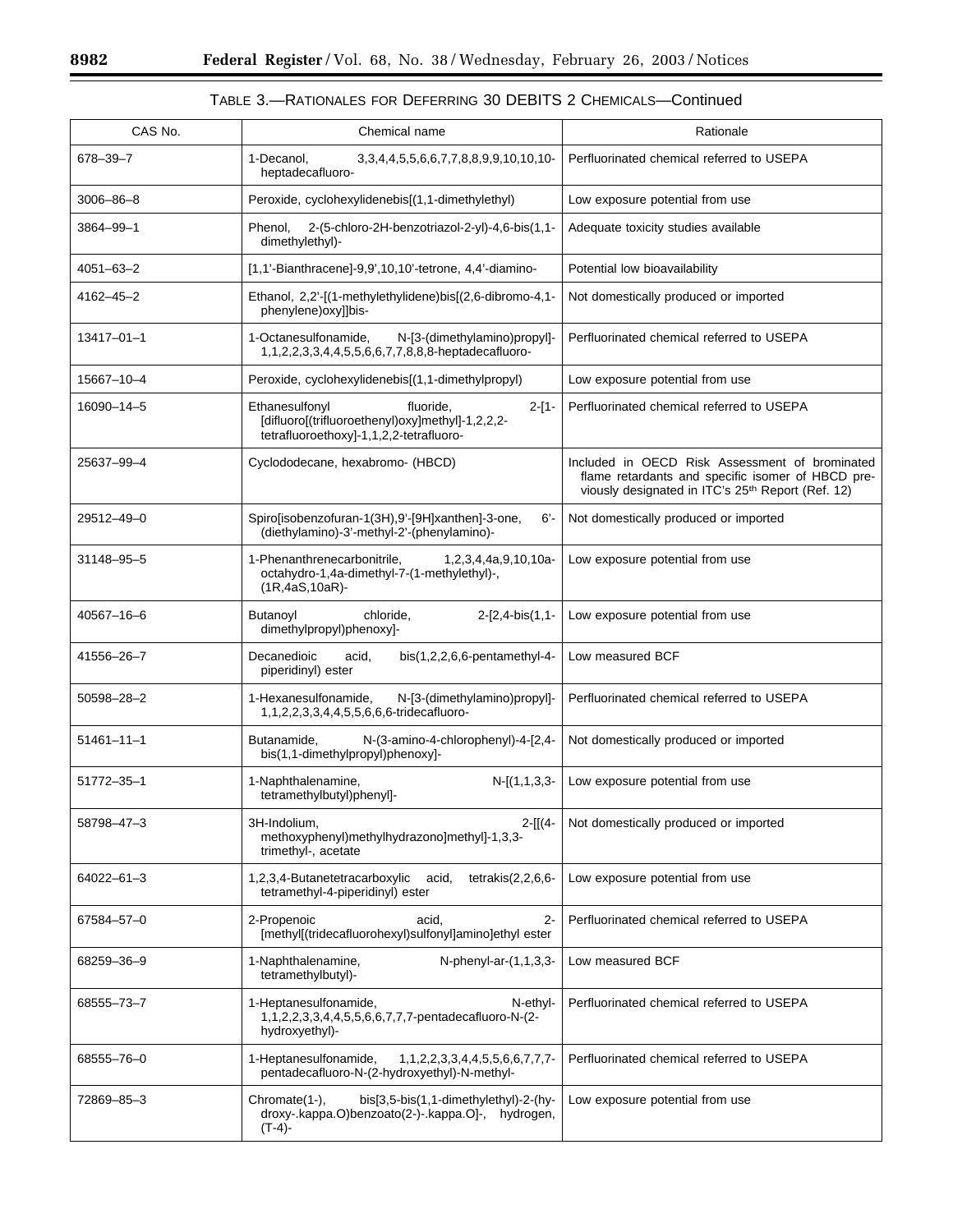# TABLE 3.—RATIONALES FOR DEFERRING 30 DEBITS 2 CHEMICALS—Continued

| CAS No.     | Chemical name                                                                                          | Rationale                       |
|-------------|--------------------------------------------------------------------------------------------------------|---------------------------------|
| 75627–12–2  | 3,6-bis(ethylamino)-9-[2-(methoxycar-<br>Xanthylium,<br>bonyl)phenyl]-2,7-dimethyl-, molybdatesilicate | Potential low bioavailability   |
| 106246-33-7 | Benzenamine, 4,4'-methylenebis[3-chloro-2,6-diethyl-                                                   | Low exposure potential from use |

# **IV. Revisions to the TSCA Section 4(e) Priority Testing List**

*A. Chemicals Added to the Priority Testing List: Vanadium Compounds* 

1. *Recommendation*. Forty-three vanadium compounds are being added to the *Priority Testing List* to obtain

importation, production, use, exposure, and health effects information to meet U.S. Government data needs (Table 4 of this unit). These compounds were identified by searching reference sources and chemical databases maintained by agencies in the United States and Canada. The ITC believes the

list of vanadium compounds in Table 4 of this unit includes those most likely to be in current use. Toxicological effects of vanadium compounds were recently summarized by the International Program on Chemical Safety under the auspices of the World Health Organization (WHO) (Ref. 13).

| CAS No.         | Vanadium compounds                                                                                                 |  |
|-----------------|--------------------------------------------------------------------------------------------------------------------|--|
| 1314-34-7       | Vanadium oxide (V2O3) [Vanadium trioxide]                                                                          |  |
| $1314 - 62 - 1$ | Vanadium oxide (V2O5) [Vanadium pentoxide]                                                                         |  |
| 1686-22-2       | Vanadium, triethoxyoxo-, (T-4)- [Triethyl orthovanadate]                                                           |  |
| $3153 - 26 - 2$ | Vanadium, oxobis (2,4-pentanedionato-.kappa.O,.kappa.O')-, (SP-5-21)-                                              |  |
| 5588-84-1       | Vanadium, oxotris(2-propanolato)-, (T-4)- [Vanadium triisopropoxide oxide]                                         |  |
| 7440-62-2       | Vanadium                                                                                                           |  |
| 7632-51-1       | Vanadium chloride (VCI4), (T-4)- [Vanadium tetrachloride]                                                          |  |
| 7718-98-1       | Vanadium chloride (VCl3) [Vanadium trichloride]                                                                    |  |
| 7727-18-6       | Vanadium, trichlorooxo-, (T-4)- [Vanadium oxytrichloride]                                                          |  |
| 7803-55-6       | Vanadate (VO31-), ammonium [Ammonium metavanadate]                                                                 |  |
| 10049-16-8      | Vanadium fluoride (VF4) [Vanadium tetrafluoride]                                                                   |  |
| 10213-09-9      | Vanadium, dichlorooxo- [Vanadyl dichloride]                                                                        |  |
| 10580-52-6      | Vanadium chloride (VCl2) [Vanadium dichloride]                                                                     |  |
| 11099-11-9      | Vanadium oxide [Polyvanadic acid]                                                                                  |  |
| 11115-67-6      | Ammonium vanadium oxide                                                                                            |  |
| 11130-21-5      | Vanadium carbide                                                                                                   |  |
| 12007-37-3      | Vanadium boride (VB2)                                                                                              |  |
| 12035-98-2      | Vanadium oxide (VO)                                                                                                |  |
| 12036-21-4      | Vanadium oxide (VO2)                                                                                               |  |
| 12070-10-9      | Vanadium carbide (VC)                                                                                              |  |
| 12083-48-6      | Vanadium, dichlorobis (.eta.5-2,4-cyclopentadien-1-yl)-                                                            |  |
| 12166-27-7      | Vanadium sulfide (VS)                                                                                              |  |
| 12439-96-2      | Vanadium, oxo[sulfato(2-)-kappa.O]-, pentahydrate [Vanadyl sulfate (VOSO4), pentahydrate]                          |  |
| 12604-58-9      | Vanadium alloy, base, V,C,Fe (Ferrovanadium)                                                                       |  |
| 13470-26-3      | Vanadium bromide (VBr3)                                                                                            |  |
| 13476-99-8      | $(OC-6-11)$ -<br>Vanadium,<br>tris(2,4-pentanedionato-.kappa.O,.kappa.O')-,<br>[Vanadium<br>tris(acetylacetonate)] |  |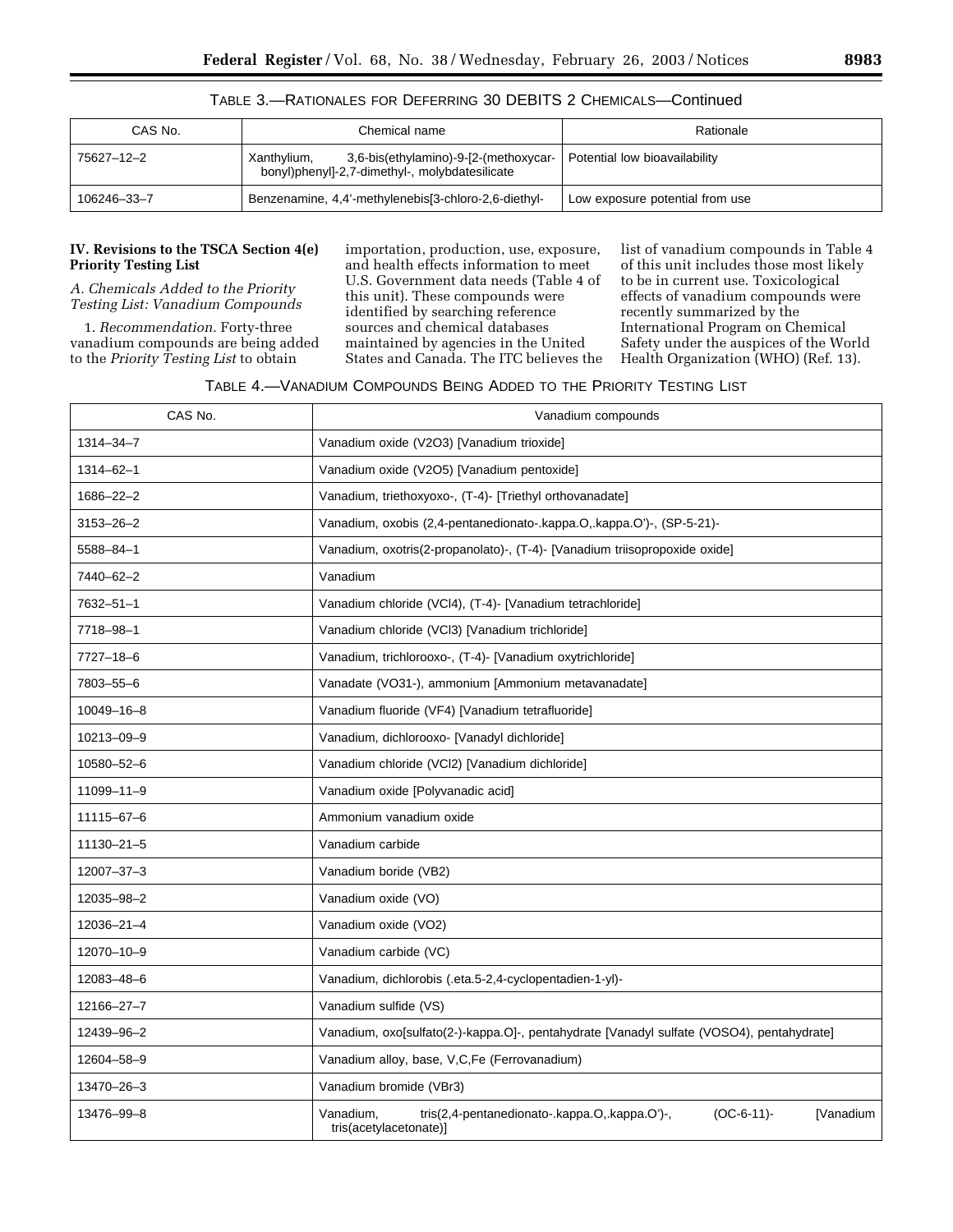# TABLE 4.—VANADIUM COMPOUNDS BEING ADDED TO THE PRIORITY TESTING LIST—Continued

| CAS No.    | Vanadium compounds                                                                                            |
|------------|---------------------------------------------------------------------------------------------------------------|
| 13497-94-4 | Silver vanadium oxide (AgVO3)                                                                                 |
| 13517-26-5 | Sodium vanadium oxide (Na4V2O7) [Sodium pyrovanadate]                                                         |
| 13718-26-8 | Vanadate (VO31-), sodium [Sodium metavanadate]                                                                |
| 13721-39-6 | Sodium vanadium oxide (Na3VO4) [Sodium orthovanadate]                                                         |
| 13769-43-2 | Vanadate (VO31-), potassium [Potassium metavanadate]                                                          |
| 13930-88-6 | Vanadium,<br>oxo[29H,31H-phthalocyaninato(2-)-.kappa.N29,.kappa.N30,.kappa.N31,.kappa.N32]-,<br>$(SP-5-12)$ - |
| 14059-33-7 | Bismuth vanadium oxide (BiVO4)                                                                                |
| 19120-62-8 | Vanadium, tris(2-methyl-1-propanolato)oxo-, (T-4)- [Isobutyl orthovanadate]                                   |
| 24646-85-3 | Vanadium nitride (VN)                                                                                         |
| 27774-13-6 | Vanadium, oxo[sulfato(2-)-.kappa.O]- [Vanadyl sulfate]                                                        |
| 30486-37-4 | Vanadium hydroxide oxide (V(OH)2O)                                                                            |
| 39455-80-6 | Ammonium sodium vanadium oxide                                                                                |
| 53801-77-7 | Bismuth vanadium oxide                                                                                        |
| 65232-89-5 | Vanadium hydroxide oxide phosphate                                                                            |
| 68130-18-7 | Vanadium hydroxide oxide phosphate (V6(OH)3O3(PO4)7)                                                          |
| 68815-09-8 | Naphthenic acids, vanadium salts                                                                              |
| 68990-29-4 | Balsams, copaiba, sulfurized, vanadium salts                                                                  |

2. *Rationale for recommendation*. Long-term inhalation exposure to vanadium pentoxide increased the incidence of lung tumors in male and female mice. As a result, vanadium pentoxide and other vanadium compounds may be potentially carcinogenic to humans. Existing occupational exposure limits for vanadium dusts were primarily developed to protect workers from irritation and acute pulmonary effects and may not be sufficiently protective against an increased risk of lung cancer.

3. *Information needs*. The ITC needs:

i. Recent non-CBI estimates of annual production or importation volume data and trends, and use information, including percentages of production or importation that are associated with different uses.

ii. Estimates of the number of humans and concentrations of vanadium chemicals to which humans may be exposed in each relevant manufacturing or processing scenario.

iii. Health effects data including pharmacokinetics, genotoxicity, subchronic toxicity, reproductive and developmental toxicity, and any human data from occupationally exposed workers.

The ITC seeks this information in order to adequately assess the extent and degree of exposure and potential hazard associated with the various forms of vanadium.

4. *Supporting information*. Vanadium is widely distributed in low amounts as a constituent of mineral ores and crude petroleum deposits. The U.S. consumption of vanadium compounds was reported to be 3,210 metric tons in 2001 (Ref. 14). The majority of vanadium was utilized as an alloying agent in the steel industry or in the production of ferrovanadium and other metal alloys. A smaller portion of vanadium was used as industrial catalysts and in the production of pesticides, dyes, inks, and pigments. More recent applications of vanadium compounds are thought to include manufacture of semiconductors, vanadate glasses, and electro-optical switches. There were over 5,000 potentially exposed workers reported in the National Occupational Exposure Survey conducted between 1980 and 1983. Vanadium exposure has been found in over 300 personal air samples reported in OSHA's Integrated Management Information System since 1995. Worker exposures are known to

occur during manufacture and handling of vanadium containing materials, such as welding operations or during cleaning of oil-fired furnaces and boilers. General population exposure to vanadium most likely occurs through ingestion of food-bearing soil residue and inhaled air in areas with high levels of residual fuel oil consumption (Ref. 15).

For vanadium pentoxide and most vanadium dusts and fumes, NIOSH's Recommended Exposure Limit (REL) is a ceiling value of 0.05 milligram/meter cubed (mg/m3). The American Council of Government Industrial Hygienists (ACGIH) threshold limit value (TLV) for vanadium pentoxide is 0.05 mg/m3 as an 8–hour time weighted average. OSHA's Permissible Exposure Limit (PEL) is a  $0.1 \text{ mg/m}^3$  ceiling for vanadium pentoxide fumes and a 0.5 mg/m3 ceiling for respirable dust. These occupational exposure limits were developed to protect against respiratory tract irritation and acute pulmonary effects and may not be adequate against an increased risk of lung cancer.

In a 2-year inhalation study, NTP found clear evidence of carcinogenic activity of vanadium pentoxide (CAS No. 1314–62–1) in male and female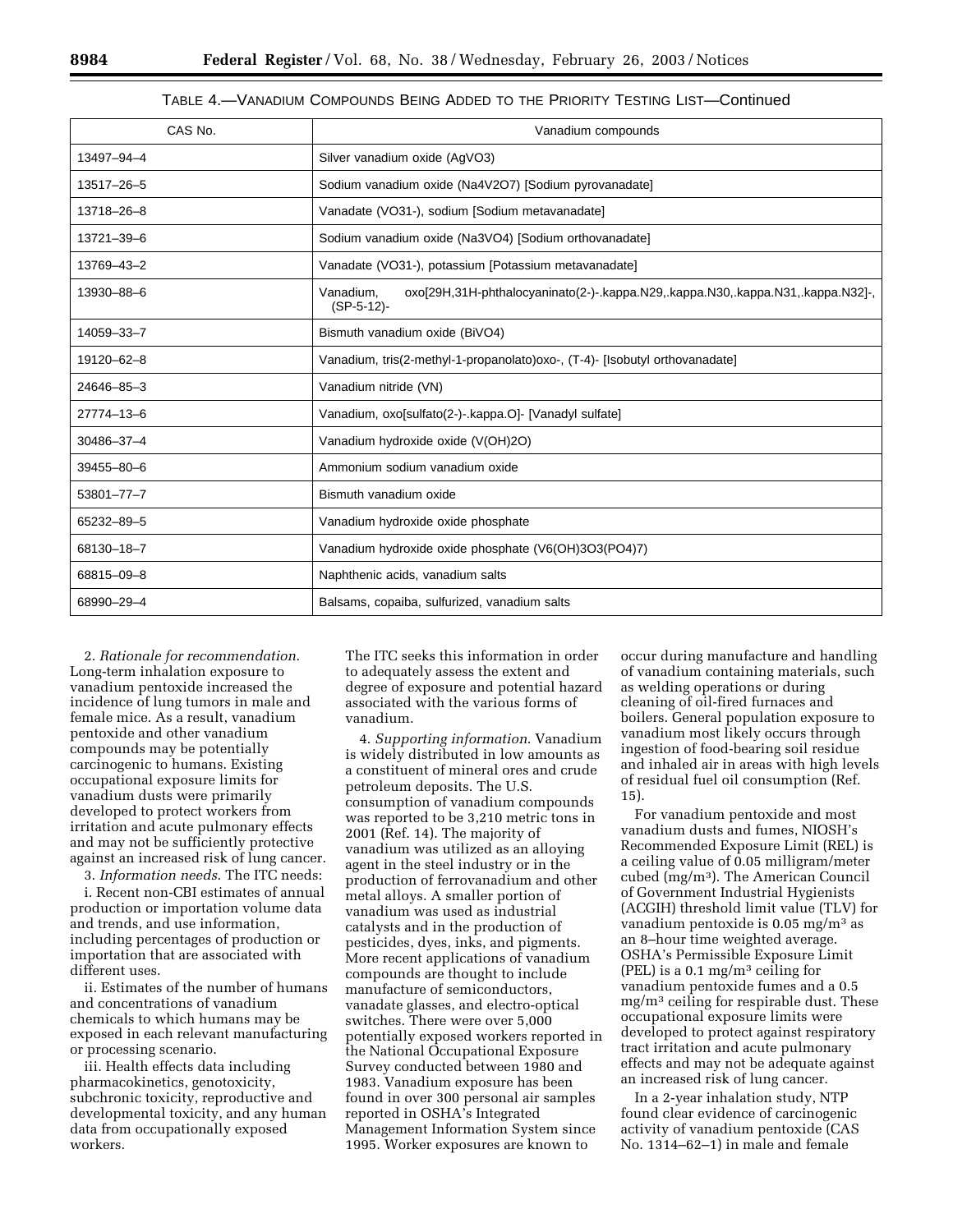B6C3F1 mice (http://ntpserver.niehs.nih.gov/htdocs/LT-studies/ tr507.html). The incidence of benign and malignant neoplasms was increased in the lungs of the experimental animals at doses of 1, 2, and  $4 \text{ mg/m}^3$ . There was also some lesser evidence of increased lung tumor incidence in male and female rats at similar exposure levels. Exposures to vanadium pentoxide caused a spectrum of nonneoplastic lesions in the respiratory tracts of rats and mice, including epithelial hyperplasia, inflammation and fibrosis. The NTP report raises concerns for other vanadium chemicals and their potential health effects.

# *B. Chemicals Removed From the Priority Testing List*

1. *Thiophenol*. Thiophenol (CAS No. 108–98–5) was designated in the ITC's

28thReport (Ref. 16) because there was a low confidence in the Reference Dose (RfD) and no Reference Concentration (RfC). The USEPA's RfC/RfD Workgroup requested that the ITC review health effects data for thiophenol and recommend health effects testing that would increase the confidence in the RfD and provide a RfC. Since thiophenol was designated, the ITC has learned that it is not currently produced in the United States, that the NTP has conducted developmental toxicity (Refs. 17 and 18) and reproductive effects (Ref. 19) studies, and that Japan is developing a SIDS dossier. Thiophenol is being removed from the *Priority Testing List* because it is no longer produced and the ITC anticipates the SIDS dossier will address the testing data needs recommended by the ITC.

2. *Seven alkylphenols and alkylphenol ethoxylates*. The ITC is continuing to review data on the alkylphenols and alkylphenol ethoxylates that were recommended in ITC Reports 37 (Ref. 20), 39 (Ref. 21), and 41 (Ref. 9). For these chemicals the ITC has reviewed the PAIR reports submitted by producers and voluntary information provided by the Alkylphenol & Ethoxylates Research Council (APERC). At this time the ITC is removing from the *Priority Testing List* 4 alkylphenols from the 37th Report (Ref. 20) 1 nonylphenol ethoxylate from the 39th Report (Ref. 21) and 2 alkylphenols from the 41st Report (Ref. 9) (Table 5 of this unit).

# TABLE 5.—ALKYLPHENOLS AND ALKYLPHENOL ETHOXYLATES BEING REMOVED FROM THE PRIORITY TESTING LIST

| <b>ITC Report</b> | CAS No.       | Chemical name                   | Rationale for removal              |
|-------------------|---------------|---------------------------------|------------------------------------|
| 37                | $80 - 46 - 6$ | Phenol, 4-(1,1-dimethylpropyl)- | Sponsored in HPV Challenge Program |
| 37                | $88 - 18 - 6$ | Phenol, 2-(1,1-dimethylethyl)-  | Sponsored in HPV Challenge Program |
| 37                | 1806-26-4     | Phenol, 4-octyl-                | No longer used by APERC Members    |
| 37                | 25154-52-3    | Phenol, nonyl-                  | Not commercially available         |
| 39                | 27986-36-3    | Ethanol, 2-(nonylphenoxy)-      |                                    |
| 41                | 1987-50-4     | Phenol, 4-heptyl-               | $\overline{2}$                     |
| 41                | 72624-02-3    | Phenol, heptyl derivs.          | Sponsored in HPV Challenge Program |

1Ethanol, 2-(nonylphenoxy)- (CAS No. 27986–36–3) is likely to be degraded in the environment to branched 4-nonylphenol (CAS No. 84852– 15–3); data developed from testing branched 4-nonylphenol (CAS No. 84852–15–3) in response to the HPV Challenge Program may be used to predict toxicity of 2-(nonylphenoxy)ethanol.<br><sup>2</sup>The ITC learned that there is only a single product being sold and purchased as heptylphenol (phenol, heptyl derivs., CAS No. 72624–02–3).

CAS No. 1987–50–4 for Phenol, 4-heptyl- denotes a linear structure of the C7 chain and was previously used and reported on the IUR though it is not the most appropriate CAS number for the commercial heptylphenol product.

There are 2 alkylphenols from the 37th Report (Ref. 20) and 1 alkylphenol from the 41st Report (Ref. 9) remaining on the *Priority Testing List* (Table 6 of this unit).

| TABLE 6.- ALKYLPHENOLS REMAINING ON THE PRIORITY TESTING LIST |  |
|---------------------------------------------------------------|--|
|---------------------------------------------------------------|--|

| <b>ITC Report</b> | CAS No.    | Chemical name                         |
|-------------------|------------|---------------------------------------|
| -37               | 98–54–4    | Phenol, 4-(1,1-dimethylethyl)-        |
| -37               | 84852-15-3 | Phenol, 4-nonyl-, branched            |
| -41               | 140-66-9   | Phenol, 4-(1,1,3,3-tetramethylbutyl)- |

For phenol, 4-(1,1-dimethylethyl)- (CAS No. 98–54–4), the ITC anticipates reviewing the SIDS dossier and the ongoing reproductive effects study. For phenol, 4-(1,1,3,3-tetramethylbutyl)- (CAS No. 140–66–9) and phenol, 4 nonyl-, branched (CAS No. 84852–15– 3), the ITC anticipates receiving amphibian toxicity data, avian

reproductive effects data, and fish reproductive effects data.

3. *DEBITS 1 chemical*. 3H-Pyrazol-3 one, 5-((2-chloro-5- nitrophenyl)amino)- 2,4-dihydro-2-(2,4,6-trichlorophenyl)- is being removed from the *Priority Testing List* because of decreasing production volume trends from 1990 to the present. Phenol, 4,4'-[2,2,2-trifluoro-1- (trifluoromethyl)ethylidene]bis- is being

removed from the *Priority Testing List* because the ITC has learned that the predicted BCF of approximately 500 is not sufficient to be considered by USEPA's PBT Program. Pentachlorothiophenol (CAS No. 133– 49–3) is being removed from the *Priority Testing List* because of low exposure potential from current use.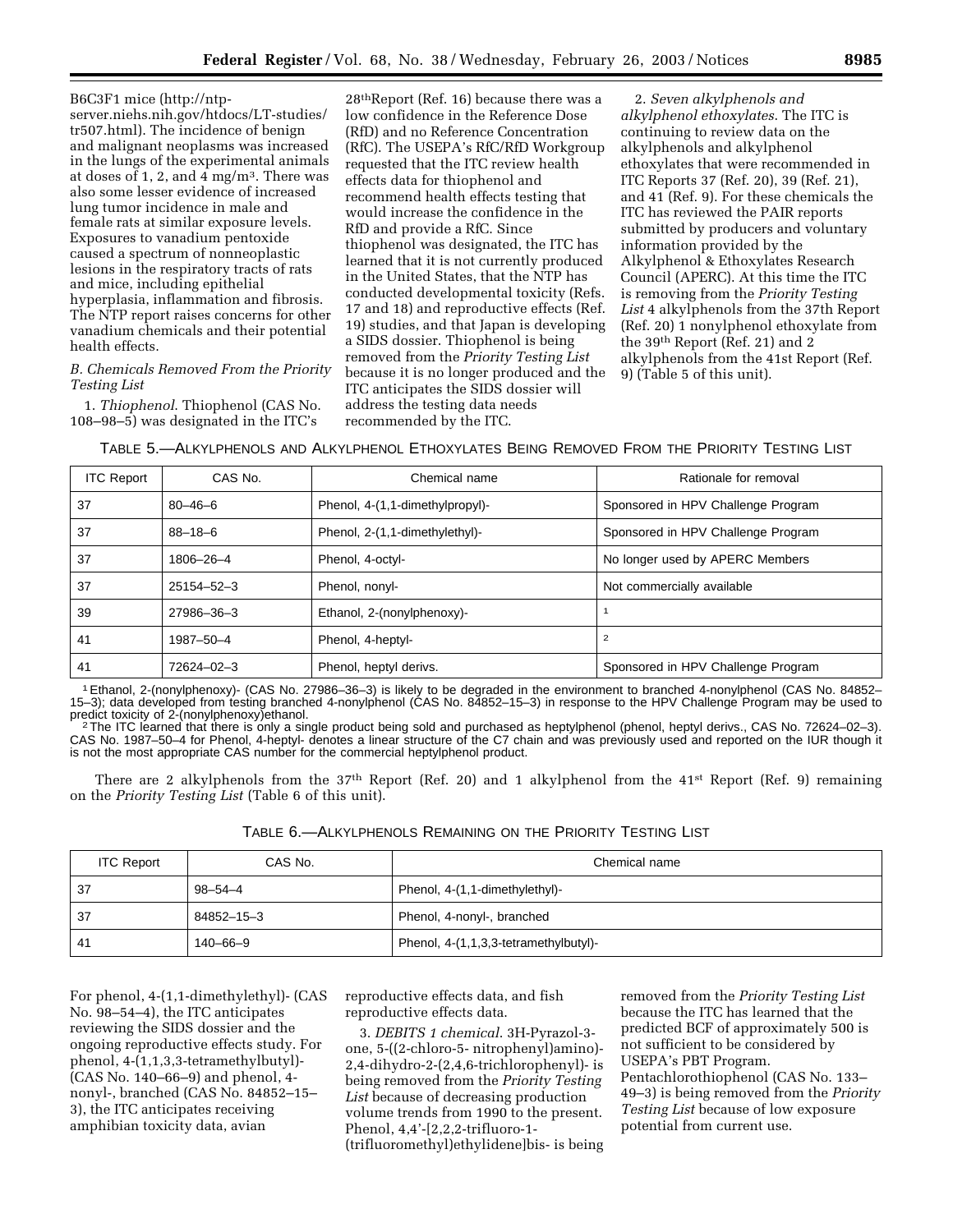4. *Indium compounds*. Twenty-eight indium compounds are being removed from the *Priority Testing List* because no production or importation data were submitted to USEPA in response to the July 26, 2001, PAIR rule (Ref. 8) (Table 7 of this unit).

| CAS No.          | Chemical name                                                    |
|------------------|------------------------------------------------------------------|
| $923 - 34 - 2$   | Indium, triethyl-                                                |
| $1303 - 11 - 3$  | Indium arsenide (InAs)                                           |
| $1312 - 41 - 0$  | Antimony, compd. with indium (1:1)                               |
| $1312 - 45 - 4$  | Indium telluride (In2Te3)                                        |
| 4194-69-8        | 1,2,3-Propanetricarboxylic acid, 2-hydroxy-, indium(3+) salt     |
| 7783-52-0        | Indium fluoride (InF3)                                           |
| 12018-95-0       | Copper indium selenide (CuInSe2)                                 |
| 12030-14-7       | Indium sulfide (InS)                                             |
| 12030-24-9       | Indium sulfide (In2S3)                                           |
| 12056-07-4       | Indium selenide (In2Se3)                                         |
| 12672-70-7       | Indium chloride                                                  |
| $12672 - 71 - 8$ | Indium oxide                                                     |
| 13510-35-5       | Indium iodide (InI3)                                             |
| 13770-61-1       | Nitric acid, indium(3+) salt                                     |
| 13966-94-4       | Indium iodide (InI)                                              |
| 14166-78-0       | Indium fluoride (InF3), trihydrate                               |
| 14280-53-6       | Indium bromide (InBr)                                            |
| 14405-45-9       | Indium, tris(2,4-pentanedionato-.kappa.O,.kappa.O')-, (OC-6-11)- |
| 25617-98-5       | Indium nitride (InN)                                             |
| 55326-87-9       | Indium hydroxide                                                 |
| 71243-84-0       | Indium tin oxide (In1.69Sn0.15O2.85)                             |
| 13465-09-3       | Indium bromide (InBr3)                                           |
| 13465-10-6       | Indium chloride (InCI)                                           |
| 13709-93-8       | Boric acid (H3BO3), indium $(3+)$ salt $(1:1)$                   |
| 27765-48-6       | Borate(1-), tetrafluoro-, indium(3+) (3:1)                       |
| 66027-94-9       | Indium, hydroxybis(trifluoroacetato-.kappa.O)-                   |
| 67816-06-2       | Hexanoic acid, 2-ethyl-, indium $(3+)$ salt                      |
| 68310-35-0       | Neodecanoic acid, indium(3+) salt                                |

With these actions, there are nine indium compounds remaining on the *Priority Testing List* (Table 8 of this unit). Indium phosphide remains on the *Priority Testing List* due to carcinogenicity concerns based on experimental animal studies (Ref. 22). The other eight indium compounds remain on the *Priority Testing List* because PAIR reports were submitted for these chemicals and the ITC needs health effects data (see section II.E. of this report).

| Table 8.—Indium Compounds Remaining on the Priority Testing List |  |
|------------------------------------------------------------------|--|
|------------------------------------------------------------------|--|

| CAS No.         | Chemical name        |  |
|-----------------|----------------------|--|
| $1312 - 43 - 2$ | Indium oxide (In2O3) |  |

Ξ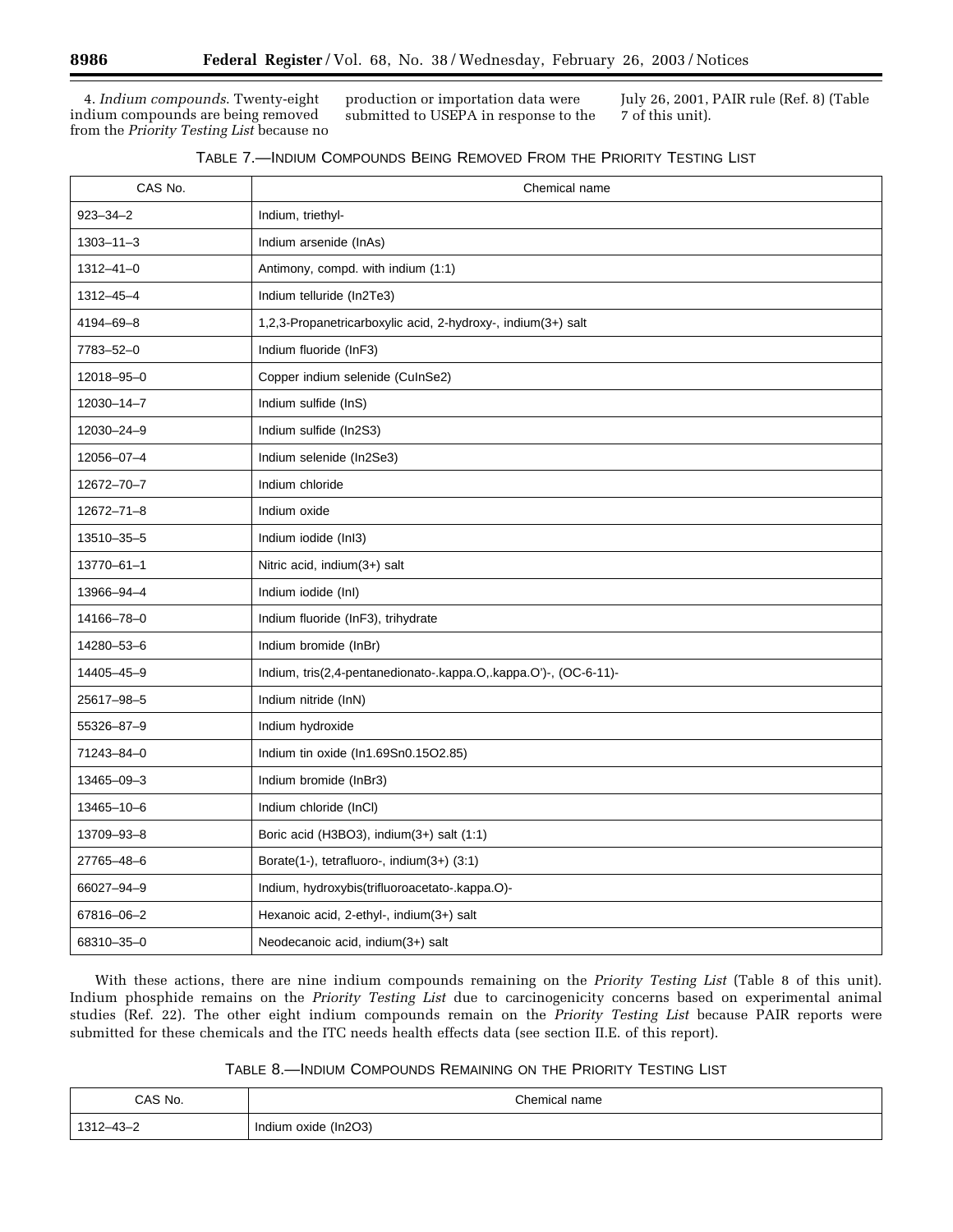# TABLE 8.—INDIUM COMPOUNDS REMAINING ON THE PRIORITY TESTING LIST—Continued

| CAS No.          | Chemical name                        |
|------------------|--------------------------------------|
| 7440-74-6        | Indium                               |
| 10025-82-8       | Indium chloride (InCl3)              |
| 13464-82-9       | Sulfuric acid, indium(3+) salt (3:2) |
| $20661 - 21 - 6$ | Indium hydroxide (In(OH)3)           |
| 25114-58-3       | Acetic acid, indium(3+) salt         |
| 22398-80-7       | Indium phosphide (InP)               |
| 17906-67-7       | Indium tin oxide                     |
| 66027-93-8       | Sulfamic acid, indium(3+) salt       |

#### **V. References**

1. USEPA. 1998. Revisions to Reporting Regulations Under TSCA Section 8(d) (63 FR 15765, April 1, 1998) (FRL–5750–4). Available online at: http://www.epa.gov/fedrgstr/.

2. ITC. 2001. Forty-Eighth Report of the ITC. **Federal Register** (66 FR 51276, October 5, 2001) (FRL–6786–7). Available online at: http:// www.epa.gov/fedrgstr/.

3. ITC. 2001. Forty-Ninth Report of the ITC. **Federal Register** (67 FR 10298, March 6, 2002) (FRL–6820–8). Available online at: http://www.epa.gov/fedrgstr/.

4. ITC. 2001. Fiftieth Report of the ITC. **Federal Register** (67 FR 49530, July 30, 2002) (FRL–7183–7). Available online at: http://www.epa.gov/fedrgstr/.

5. ITC. 1998. Forty-Second Report of the ITC. **Federal Register** (63 FR 42554, August 7, 1998) (FRL–5797–8). Available online at: http:// www.epa.gov/fedrgstr/.

6. ITC. 2001. Forty-Seven Report of the ITC. **Federal Register** (66 FR 17768 April 3, 2001) (FRL–6763–6). Available online at: http://www.epa.gov/fedrgstr/.

7. ITC. 2000. Forty-Sixth Report of the ITC. **Federal Register** (65 FR 75552 December 1, 2000) (FRL–6594–7). Available online at: http:// www.epa.gov/fedrgstr/.

8. USEPA. 2001. Preliminary Assessment Information Reporting; Addition of Certain Chemicals (66 FR 38955, July 26, 2001) (FRL–6783–6). Available online at: http:// www.epa.gov/fedrgstr/.

9. ITC. 1998. Forty-First Report of the ITC. **Federal Register** (63 FR 17658, April 9, 1998) (FRL–5773–5). Available online at: http://www.epa.gov/fedrgstr/.

10. ACC. 2002. Comments on 50th TSCA Interagency Testing Committee Report. Docket ID Number OPPT–2002– 0026 (67 FR 45929, July 30, 2002). September 13, 2002 letter from the

American Chemistry Council, Arlington, VA.

11. ITC. 2000. Forty-Fifth Report of the ITC. **Federal Register** (65 FR 75544, December 1, 2000) (FRL–6399–5). Available online at: http:// www.epa.gov/fedrgstr/.

12. ITC. 1989. Twenty-Fifth Report of the ITC, Receipt of Report and Request for Comments Regarding Priority Testing List of Chemicals. **Federal Register** (54 FR 51114, December 12, 1989). Available online at: http:// www.epa.gov/fedrgstr/EPA-TOX/ pre1994/hisindex.htm#Toxic Substances Control Act (TSCA) Interagency Testing Committee (ITC) Reports.

13. WHO. 2001. Vanadium Pentoxide and Other Inorganic Vanadium Compounds. Concise International Chemical Assessment Document 29. World Health Organization, Geneva, Switzerland. Available online at: http:/ /www.inchem.org/documents/cicads/ cicads/cicad29.htm.

14. Reese, Robert G., Jr. 2001. Vanadium. *The Mineral Yearbook— Minerals and Metals*. Available online at: (http://minerals.usgs.gov/minerals/ pubs/commodity/vanadium/ 700401.pdf).

15. ATSDR. 1992. Toxicological Profile of Vanadium. Available online at: http://www.atsdr.cdc.gov/ toxprofiles/tp58.html.

16. ITC. 1991. Twenty-Eighth Report of the ITC, Receipt of Report and Request for Comments Regarding *Priority List* of Chemicals. **Federal Register** (56 FR 41212, August 19, 1991). Available online at: http:// www.epa.gov/fedrgstr/EPA-TOX/ pre1994/hisindex.htm#Toxic Substances Control Act (TSCA) Interagency Testing Committee (ITC) Reports.

17. NTP. 1994. Developmental Toxicity of Thiophenol (CAS No. 108– 98–5) in Sprague-Dawley (CD®) Rats. NTIS# PB94–155009. Available online at: http://ntp-server.niehs.nih.gov/ htdocs/TT-studies/TER92133.html.

18. NTP. 1994. Developmental Toxicity of Thiophenol (CAS No. 108– 98–5) in New Zealand White Rabbits. NTIS# PB94–201183 . Available online at: http://ntp-server.niehs.nih.gov/ htdocs/TT-studies/TER92134.html.

19. NTP. 1996. Reproductive Toxicity of Thiophenol II (CAS No: 108–98–5) Administered by Gavage to Sprague-Dawley Rats. National Toxicology Program. NTIS# PB96–211735. Available online at: http://ntpserver.niehs.nih.gov/htdocs/RT-studies/ RACB94001.html.

20. ITC. 1996. Thirty-Seventh Report of the ITC. **Federal Register** (61 FR 4188, February 2, 1996) (FRL–4991–6). Available online at: http:// www.epa.gov/fedrgstr/.

21. ITC. 1997. Thirty-Ninth Report of the ITC. **Federal Register** (62 FR 8578, February 25, 1997) (FRL–5580–9). Available online at: http:// www.epa.gov/fedrgstr/.

22. NTP. 2001. Toxicology and carcinogenesis studies of indium phosphide (CAS No. 22398–80–7) in F344/Nrats and B6C3F1 mice (inhalation studies). National Toxicology Program Technical Report. 2001 July; 499:1–4433 (http:// ehp.niehs.nih.gov/ntp/members/tr499/ tr499-full.pdf).

# **VI. TSCA Interagency Testing Committee**

#### **Statutory Organizations and Their Representatives**

*Council on Environmental Quality* Vacant

#### *Department of Commerce*

*National Institute of Standards and Technology* Robert Huie, Member